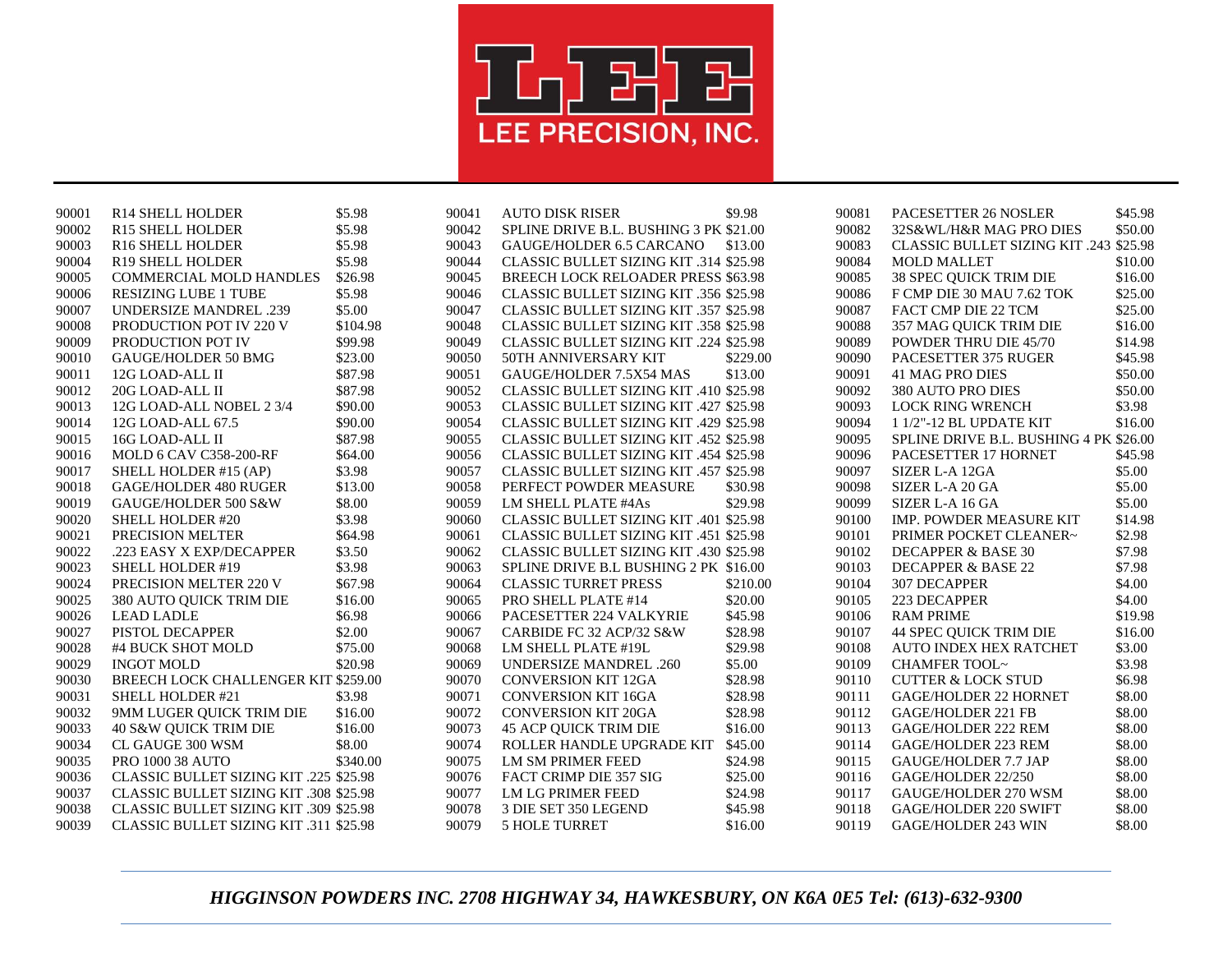

| 90120 | GAGE/HOLDER 6 MM REM 244       | \$8.00  | 90159 | GAGE/HOLDER 41MAG                             | \$8.00   | 90199 | <b>R13 SHELL HOLDER</b>         | \$5.98  |
|-------|--------------------------------|---------|-------|-----------------------------------------------|----------|-------|---------------------------------|---------|
| 90121 | GAGE/HOLDER 25/20 WCF          | \$13.00 | 90160 | <b>GAGE/HOLDER 44 SPEC</b>                    | \$8.00   | 90200 | SHELL HOLDER #16                | \$3.98  |
| 90122 | GAGE/HOLDER 250 SAVAGE         | \$13.00 | 90161 | <b>GAGE/HOLDER 44 MAG</b>                     | \$8.00   | 90201 | <b>SHELL HOLDER #1</b>          | \$3.98  |
| 90123 | <b>GAGE/HOLDER 257 ROBERTS</b> | \$8.00  | 90162 | <b>GAGE/HOLDER 45ACP</b>                      | \$8.00   | 90202 | <b>SHELL HOLDER #2</b>          | \$3.98  |
| 90124 | GAGE/HOLDER 25/06 REM          | \$8.00  | 90163 | <b>GAGE/HOLDER 45 COLT</b>                    | \$8.00   | 90203 | <b>SHELL HOLDER #3</b>          | \$3.98  |
| 90125 | 44 MAG QUICK TRIM DIE          | \$16.00 | 90164 | GAGE/HOLDER 375 H&H                           | \$8.00   | 90204 | <b>SHELL HOLDER #4</b>          | \$3.98  |
| 90126 | GAGE/HOLDER 6.5X55 SWED        | \$8.00  | 90165 | <b>GAGE/HOLDER 375 WIN</b>                    | \$13.00  | 90205 | <b>SHELL HOLDER #5</b>          | \$3.98  |
| 90127 | GAGE/HLDR 10MM AUTO            | \$8.00  | 90166 | GAGE/HOLDER 7EXP/280                          | \$8.00   | 90206 | <b>SHELL HOLDER #6</b>          | \$3.98  |
| 90128 | GAGE/HOLDER 270 WIN            | \$8.00  | 90167 | GAGE/HOLDER 7MM/08                            | \$8.00   | 90207 | <b>SHELL HOLDER #7</b>          | \$3.98  |
| 90129 | <b>GAGE/HOLDER 284 WIN</b>     | \$13.00 | 90168 | GAGE/HOLDER 44/40                             | \$8.00   | 90208 | <b>SHELL HOLDER #8</b>          | \$3.98  |
| 90130 | <b>GAGE/HOLDER 7X57 MAUSER</b> | \$8.00  | 90169 | GAGE/HLDR 32 S&W LONG                         | \$13.00  | 90209 | SHELL HOLDER #9                 | \$3.98  |
| 90131 | GAGE/HOLDER 7 MM REM MAG       | \$8.00  | 90170 | CLASSIC BULLET SIZING KIT .284 \$25.98        |          | 90210 | <b>SHELL HOLDER #10</b>         | \$3.98  |
| 90132 | GAGE/HOLDER 7.5 SWISS          | \$8.00  | 90171 | CLASSIC BULLET SIZING KIT .285 \$25.98        |          | 90211 | SHELL HOLDER #11                | \$3.98  |
| 90133 | GAGE/HOLDER 7.62X39R           | \$8.00  | 90173 | FACT CMP DIE 400 CORBON                       | \$25.00  | 90212 | SHELL HOLDER #12                | \$3.98  |
| 90134 | <b>GAGE/HOLDER 7.65 MAUSER</b> | \$13.00 | 90174 | 454 CASULL QUICK TRIM DIE                     | \$20.00  | 90213 | SHELL HOLDER #13                | \$3.98  |
| 90135 | GAGE/HOLDER 30M1 CARBINE       | \$8.00  | 90175 | FACT CMP DIE 30 LUGER                         | \$25.00  | 90215 | NEW AUTO PRIME KIT              | \$47.98 |
| 90136 | GAGE/HOLDER 30/30 WIN          | \$8.00  | 90176 | <b>3 DIE 9MM MAKAROV CARB</b>                 | \$55.98  | 90217 | <b>GAGE/HOLDER 38 SUPER</b>     | \$13.00 |
| 90137 | GAGE/HLDR 30/40KRAG            | \$8.00  | 90177 | 1 BOTTLE LEE LIQ ALOX                         | \$6.98   | 90218 | <b>GAUGE/HOLDER 338 FEDERAL</b> | \$13.00 |
| 90138 | GAGE/HOLDER 300 SAVAGE         | \$8.00  | 90178 | 500 S&W QUICK TRIM DIE                        | \$16.00  | 90219 | GAUGE/HOLDER 5.7X28MM FN        | \$8.00  |
| 90139 | <b>GAGE/HOLDER 308 WIN</b>     | \$8.00  | 90179 | 223 REM QUICK TRIM DIE                        | \$16.00  | 90220 | GAUGE/HOLDER 460 S&W MAG        | \$13.00 |
| 90140 | GAGE/HOLDER 30/06 SPRFLD       | \$8.00  | 90180 | BREECH LOCK HAND PRESS KIT                    | \$94.00  | 90221 | <b>GAUGE/HOLDER 25 WSSM</b>     | \$13.00 |
| 90141 | GAGE/HOLDER 300 H&H            | \$8.00  | 90181 | 9MM MAK QUICK TRIM DIE                        | \$16.00  | 90222 | GAUGE/HOLDER 325 WSM            | \$13.00 |
| 90142 | GAGE/HOLDER 300 WIN MAG        | \$8.00  | 90182 | VRY LTD 4 DIE 450 BUSHMASTER \$60.98          |          | 90223 | GAUGE/HOLDER 6.5/284            | \$8.00  |
| 90143 | GAGE/HOLDER 300 WHBY           | \$8.00  | 90183 | <b>LOADMASTER PRESS ONLY</b>                  | \$330.00 | 90224 | VERY LTD PACESETTER 300 PRC     | \$50.98 |
| 90144 | GAGE/HOLDER 303 BRITISH        | \$8.00  | 90184 | FACT CMP DI 7.5X55                            | \$15.98  | 90225 | <b>GAUGE/HOLDER 218 BEE</b>     | \$13.00 |
| 90145 | <b>45 COLT QUICK TRIM DIE</b>  | \$16.00 | 90185 | <b>COLLET DIES 300 WSM</b>                    | \$48.98  | 90226 | <b>41 MAG QUICK TRIM DIE</b>    | \$20.00 |
| 90146 | GAGE/HOLDER 32/20 WCF          | \$8.00  | 90186 | <b>COLLET DIES 7.5X55</b>                     | \$48.98  | 90227 | <b>MOLD 6 CAV C430-310-RF</b>   | \$64.00 |
| 90147 | GAUGE/HOLDER 7.62X54RUSS       | \$8.00  | 90187 | FACT CRIMP DI 243 WSSM                        | \$20.00  | 90228 | <b>MOLD 6 CAV C452-300-RF</b>   | \$64.00 |
| 90148 | <b>GAGE/HOLDER 8X57 MAUSER</b> | \$8.00  | 90188 | <b>CLASSIC BULLET SIZING KIT .510 \$25.98</b> |          | 90229 | 270 WIN QUICK TRIM DIE          | \$16.00 |
| 90149 | GAGE/HOLDER 338 WIN MAG        | \$8.00  | 90189 | GAUGE/HOLDER 6.8 REM SPC                      | \$8.00   | 90230 | <b>NEW AUTO PRIME</b>           | \$31.98 |
| 90150 | <b>GAGE/HOLDER 35 REM</b>      | \$8.00  | 90190 | POWDER FUNNEL                                 | \$4.98   | 90231 | <b>308 WIN QUICK TRIM DIE</b>   | \$16.00 |
| 90151 | <b>GAGE/HOLDER 444 MARLIN</b>  | \$8.00  | 90191 | CLASSIC BULLET SIZING KIT .501 \$25.98        |          | 90232 | LEE LOADER 223 REM              | \$45.98 |
| 90152 | GAGE/HOLDER 45/70 GOVERN       | \$8.00  | 90192 | 000 BUCK SHOT MOLD                            | \$75.00  | 90234 | <b>MOLD DC 452-200 RF</b>       | \$39.98 |
| 90153 | <b>GAGE/HOLDER 9 MM LUGER</b>  | \$8.00  | 90193 | 10MM AUTO QUICK TRIM DIE                      | \$16.00  | 90235 | LEE LOADER 243 WIN              | \$45.98 |
| 90154 | GAGE/HLDR 40 S&W               | \$8.00  | 90194 | LONG CHARGING DIE                             | \$15.98  | 90236 | GAGE/HLDR 7X64 BRENNEKE         | \$8.00  |
| 90155 | GAGE/HOLDER 380 AUTO           | \$8.00  | 90195 | <b>DOUBLE DISK KIT</b>                        | \$14.98  | 90237 | <b>APP SWAGE KIT</b>            | \$51.00 |
| 90156 | GAGE/HOLDER 38 S&W             | \$13.00 | 90196 | SHELLHOLDER SET BOX RED                       | \$4.98   | 90238 | MOLD DC TL356-124-TC            | \$39.98 |
| 90157 | <b>GAGE/HOLDER 38 SPECIAL</b>  | \$8.00  | 90197 | <b>SET OF R SHELLHOLDERS</b>                  | \$47.00  | 90239 | <b>MOLD DC 356-120-TC</b>       | \$39.98 |
| 90158 | GAGE/HOLDER 357 MAG            | \$8.00  | 90198 | <b>SET AP SHELLHOLDERS</b>                    | \$25.98  | 90240 | LEE LOADER 270 WIN              | \$45.98 |
|       |                                |         |       |                                               |          |       |                                 |         |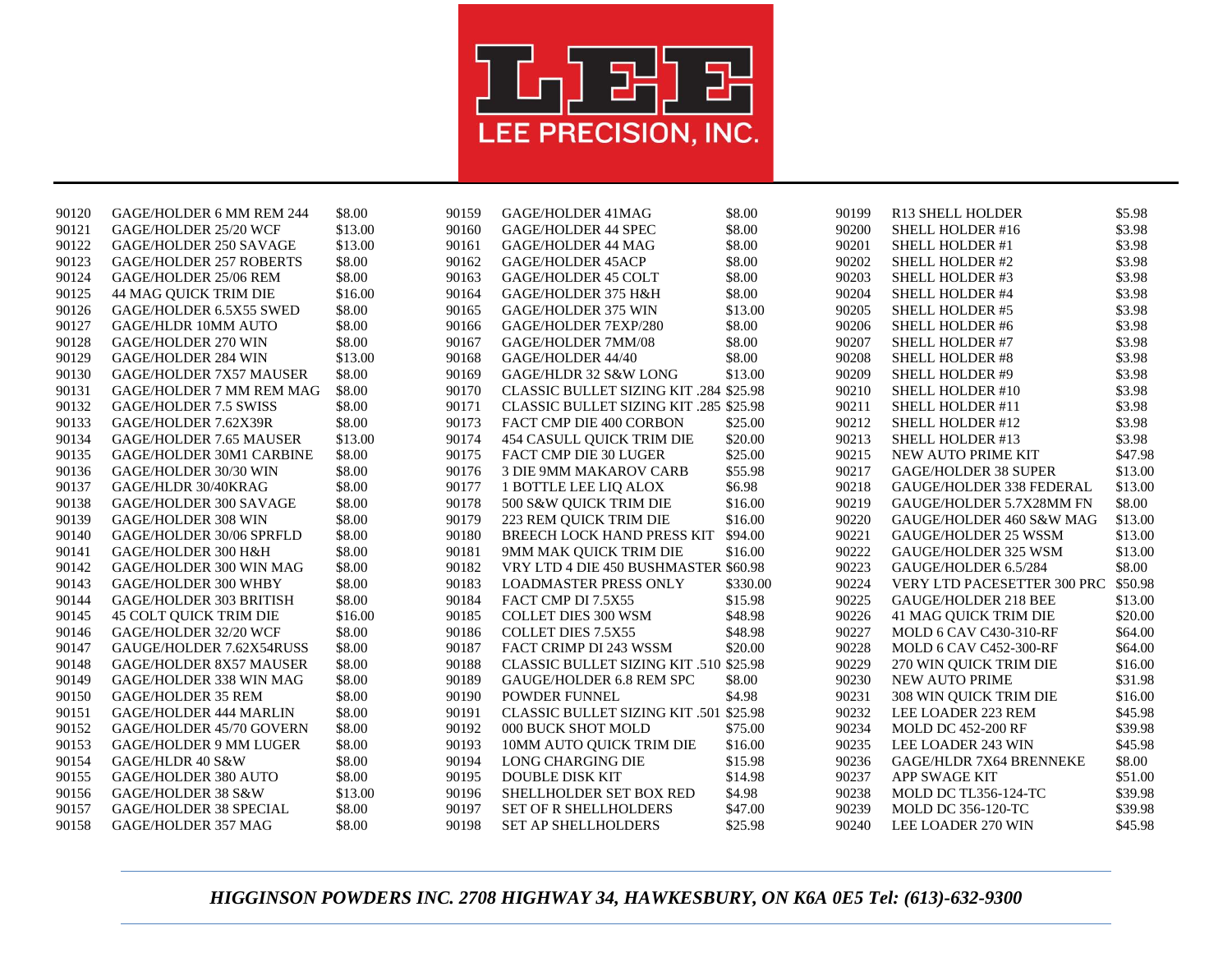

| 90241 | <b>MOLD DC 476-400-RF</b>              | \$39.98 | 90283 | MOLD DC BALL 530                   | \$39.98  | 90322 | MOLD DC C358-158SWC                   | \$39.98 |
|-------|----------------------------------------|---------|-------|------------------------------------|----------|-------|---------------------------------------|---------|
| 90242 | UNIVERSAL CASE FEEDER                  | \$35.00 | 90284 | 22/250 QUICK TRIM DIE              | \$16.00  | 90323 | 3 DI 45 S&W SCHOF CARB                | \$55.98 |
| 90243 | LEE LOADER 7.62 X 54 R                 | \$45.98 | 90285 | <b>MOLD DC 429-200-RF</b>          | \$39.98  | 90324 | <b>MOLD DC 379-250-RF</b>             | \$39.98 |
| 90244 | LEE LOADER 30/30 WIN                   | \$45.98 | 90286 | MOLD 6 CAV TL452-230TC             | \$64.00  | 90325 | 303 BRIT QUICK TRIM DIE               | \$16.00 |
| 90245 | LEE LOADER 308 WIN                     | \$45.98 | 90287 | MOLD DC TL452-230TC                | \$39.98  | 90326 | 6 CAVITY 358-150-1R                   | \$64.00 |
| 90246 | PACESETTER 7.5X54 MAS                  | \$45.98 | 90288 | 3 DI CARB 500 S&W MAG              | \$55.98  | 90327 | 6 CAVITY C358-158 SWC                 | \$64.00 |
| 90247 | LEE LOADER 303 BRITISH                 | \$45.98 | 90289 | <b>MOLD 6 CAV 452-230TC</b>        | \$64.00  | 90328 | <b>MOLD DC 358-150-1R</b>             | \$39.98 |
| 90248 | LEE LOADER 30/06 SPRING                | \$45.98 | 90290 | <b>MOLD DC 452-230TC</b>           | \$39.98  | 90329 | 3 DIE SET 50 AE                       | \$55.98 |
| 90249 | 30/30 QUICK TRIM DIE                   | \$16.00 | 90291 | 30/06 QUICK TRIM DIE               | \$16.00  | 90330 | <b>MOLD DC 410-195-SWC</b>            | \$39.98 |
| 90251 | <b>BENCH PLATE</b>                     | \$36.00 | 90292 | <b>DECAPPING DIE</b>               | \$15.98  | 90331 | FACT CRIMP DIE 300 WSM                | \$15.98 |
| 90252 | LARGE SERIES 2-DI 416 BARRETT \$130.00 |         | 90293 | <b>3 DIE 44 RUSSIAN CARBI</b>      | \$55.98  | 90332 | 9MM LUGER PRO DIES                    | \$50.00 |
| 90254 | LEE LOADER 9MM LUGER                   | \$45.98 | 90294 | 6 CAVITY TL358-148WC               | \$64.00  | 90333 | UNDERSIZE SIZING DIE 38 SUPER \$29.98 |         |
| 90255 | <b>MOLD DC 515-450F</b>                | \$39.98 | 90295 | 6 CAVITY TL358-158SWC              | \$64.00  | 90334 | 25/06 OUICK TRIM DIE                  | \$16.00 |
| 90256 | <b>MOLD DC 401-175-TC</b>              | \$39.98 | 90296 | V LTD PROD 4-DI 50 BEOWOLF         | \$50.98  | 90335 | MOLD DC TL410-210-SWC                 | \$39.98 |
| 90257 | LEE LOADER 38 SPL                      | \$45.98 | 90297 | 7MM REM MAG QUICK TRIM DIE \$16.00 |          | 90336 | MOLD DC 429-214-SWC                   | \$39.98 |
| 90258 | LEE LOADER 357 MAG                     | \$45.98 | 90298 | PACESETTER 260 REM                 | \$45.98  | 90337 | 6.5X55 SWED M QUICK TRIM DIE \$16.00  |         |
| 90260 | LEE LOADER 44 MAG                      | \$45.98 | 90299 | MOLD DC TL430-240SWC               | \$39.98  | 90338 | MOLD DC C429-240-SWC                  | \$39.98 |
| 90261 | CLASSIC BULLET SIZING KIT .278 \$25.98 |         | 90300 | MOLD DC 311-93-1R                  | \$39.98  | 90339 | 6 CAVITY 429-240-2R                   | \$64.00 |
| 90262 | LEE LOADER 45 AUTO                     | \$45.98 | 90301 | MOLD DC 311-100-2R                 | \$39.98  | 90340 | 222 REM QUICK TRIM DIE                | \$16.00 |
| 90263 | LEE LOADER 45 COLT                     | \$45.98 | 90302 | 45 COLT COLLET CRIMP DIE           | \$15.98  | 90341 | <b>MOLD DC 429-240-2R</b>             | \$39.98 |
| 90264 | LEE LOADER 45/70 GOVT                  | \$45.98 | 90303 | <b>MOLD DC 358-158-RF</b>          | \$39.98  | 90342 | 7.62X54 RUSS QUICK TRIM DIE           | \$16.00 |
| 90265 | <b>45 COLT PRO DIES</b>                | \$50.00 | 90304 | <b>CLASSIC TURRET PRESS KIT</b>    | \$370.00 | 90343 | 7MM/08 QUICK TRIM DIE                 | \$16.00 |
| 90266 | <b>MOLD DC 515-500F</b>                | \$39.98 | 90305 | MOLD DC 356-102-1R                 | \$39.98  | 90344 | 3 DI 460 S&W CARB                     | \$55.98 |
| 90267 | <b>STEEL BLOCK</b>                     | \$16.00 | 90306 | 6 CAVITY 358-125-RF                | \$64.00  | 90345 | 7.62X39 RUSS QUICK TRIM DIE           | \$16.00 |
| 90268 | <b>MOLD SC 459-405HB</b>               | \$50.98 | 90307 | <b>MOLD DC TL309-230-5R</b>        | \$39.98  | 90346 | <b>MOLD DC TL452-230-2R</b>           | \$39.98 |
| 90269 | <b>4 HOLE TURRET</b>                   | \$15.00 | 90308 | 6 CAVITY 311-93-1R                 | \$64.00  | 90347 | 8X57 MAUSER QUICK TRIM DIE            | \$16.00 |
| 90270 | 3 DIE SET 357 SIG STEEL                | \$55.98 | 90309 | <b>MOLD DC 356-125-2R</b>          | \$39.98  | 90348 | MOLD DC H&G 68 200 SWC                | \$39.98 |
| 90271 | <b>38 AUTO/SUPER PRO DIES</b>          | \$50.00 | 90310 | 6 CAV H&G 68 200 SWC               | \$64.00  | 90349 | 6 CAVITY 452-255-RF                   | \$64.00 |
| 90272 | SHELL HOLDER #14 (AP)                  | \$3.98  | 90311 | MOLD DC TL314-90-SWC               | \$39.98  | 90350 | <b>MOLD 6 CAV TL452-230-2R</b>        | \$64.00 |
| 90273 | 223 REM LOAD-MAST DIES                 | \$67.00 | 90312 | <b>MOLD DC 358-148 WC</b>          | \$39.98  | 90351 | <b>MOLD DC 452-228-1R</b>             | \$39.98 |
| 90274 | <b>MOLD DC C324-175-1R</b>             | \$39.98 | 90313 | UNDERSIZE SIZING DIE 9MM           | \$29.98  | 90352 | 6 CAVITY 452-228 1R                   | \$64.00 |
| 90275 | <b>CUTTER W/BALL GRIP</b>              | \$9.98  | 90314 | <b>GAUGE/HOLDER 7MM WSM</b>        | \$13.00  | 90353 | 2-DIE SET 338 LAPUA                   | \$45.98 |
| 90276 | 38 SHRT&LG COLT 3-DI CARBI             | \$55.98 | 90315 | 6 CAVITY 358-105-SWC               | \$64.00  | 90354 | <b>22 HORNET QUICK TRIM DIE</b>       | \$16.00 |
| 90277 | MODERN RELOADING 2ND ED                | \$30.98 | 90316 | <b>MOLD DC 358-105-SWC</b>         | \$39.98  | 90355 | LEE DEL CUTTER ASSEMBLY               | \$14.00 |
| 90278 | BL PRO SHELL PLATE #9                  | \$25.00 | 90317 | 6 CAVITY 358-140-SWC               | \$64.00  | 90356 | <b>MOLD DC 452-252-SWC</b>            | \$39.98 |
| 90279 | MOLD DC TL358-148WC                    | \$39.98 | 90318 | <b>MOLD DC 358-140-SWC</b>         | \$39.98  | 90357 | 6 CAVITY TL430-240SWC                 | \$64.00 |
| 90280 | <b>MULTI TUBE FEEDER</b>               | \$28.00 | 90319 | <b>MOLD 6 CAV TL358-158-2R</b>     | \$64.00  | 90358 | <b>MOLD DC 452-255-RF</b>             | \$39.98 |
| 90281 | 1 OZ SLUG MOLD                         | \$50.98 | 90320 | 243 WIN QUICK TRIM DIE             | \$16.00  | 90359 | <b>MOLD DC C452-300-RF</b>            | \$39.98 |
| 90282 | 7/8 OZ SLUG MOLD                       | \$50.98 | 90321 | MOLD DC TL358-158SWC               | \$39.98  | 90360 | <b>MOLD DC C285-130-R</b>             | \$39.98 |
|       |                                        |         |       |                                    |          |       |                                       |         |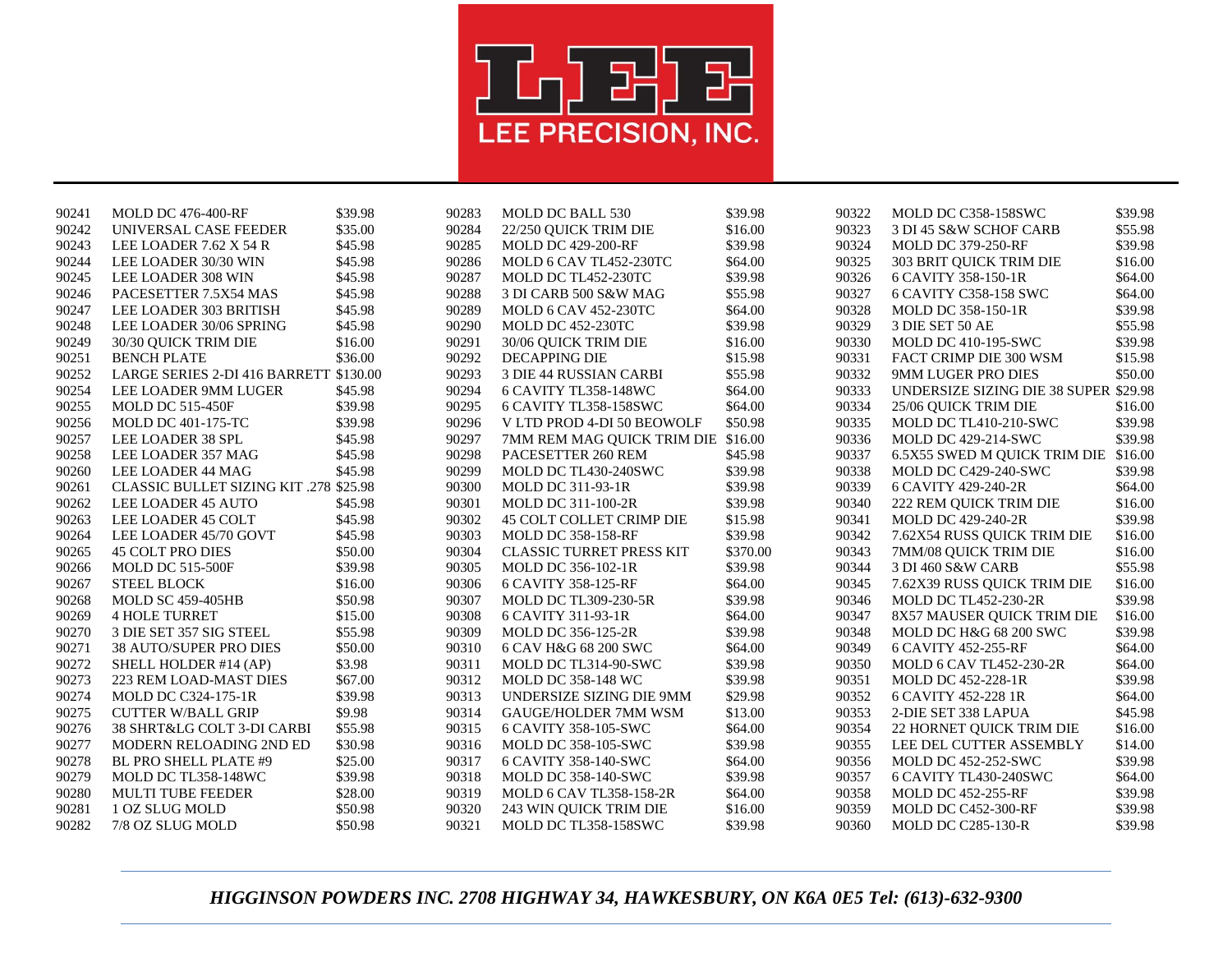

| 90361 | MOLD DC CTL312-160-2R                 | \$39.98 | 90402 | MOLD 6 CAV TL356-124-TC               | \$64.00 | 90441 | <b>300 WIN MAG OUICK TRIM DIE</b> | \$16.00 |
|-------|---------------------------------------|---------|-------|---------------------------------------|---------|-------|-----------------------------------|---------|
| 90362 | <b>MOLD DC 309-113-F</b>              | \$39.98 | 90403 | <b>35 REM QUICK TRIM DIE</b>          | \$16.00 | 90442 | MOLD DC BALL 454                  | \$39.98 |
| 90363 | <b>LM EXPLOSION SHIELD</b>            | \$10.00 | 90404 | MOLD DC 58CAL-440                     | \$39.98 | 90443 | <b>GAUGE/HOLDER 300 AAC BLK</b>   | \$8.00  |
| 90364 | <b>MOLD DC 309-120-R</b>              | \$39.98 | 90405 | MOLD DC 45CAL-200RB                   | \$39.98 | 90444 | MOLD DC BALL 457                  | \$39.98 |
| 90365 | 30 M-1 CARBINE QUICK TRIM DIE \$16.00 |         | 90406 | MOLD DC 311 BALL                      | \$39.98 | 90445 | 350 LEGEND COLLET CRIMP DIE       | \$15.98 |
| 90366 | <b>MOLD DC C309-150-F</b>             | \$39.98 | 90407 | 300 H&H/ULTRA QUICK TRIM DIE \$20.00  |         | 90446 | 2 DIE SET 223 WSSM                | \$45.98 |
| 90367 | <b>MOLD DC C309-160-R</b>             | \$39.98 | 90408 | 300 WHBY OUICK TRIM DIE               | \$20.00 | 90447 | 4 DIE SET 380 AUTO                | \$77.00 |
| 90368 | <b>MOLD DC C309-170-F</b>             | \$39.98 | 90409 | V LTD PROD 3 DI 458 SOCOM             | \$50.98 | 90448 | MOLD DC BALL 490                  | \$39.98 |
| 90369 | <b>MOLD DC C309-180-R</b>             | \$39.98 | 90410 | MOLD DC 319 BALL                      | \$39.98 | 90449 | <b>MOLD DC C358-200-RF</b>        | \$39.98 |
| 90370 | <b>MOLD DC C309-200-R</b>             | \$39.98 | 90411 | V LTD PROD 2 DI 41 SWISS              | \$50.98 | 90450 | MOLD DC BALL 495                  | \$39.98 |
| 90371 | <b>MOLD DC C312-185-1R</b>            | \$39.98 | 90412 | 7MM/280 REM QUICK TRIM DIE            | \$16.00 | 90451 | MOLD DC C255-55-RF                | \$39.98 |
| 90372 | <b>MOLD DC C338-220-1R</b>            | \$39.98 | 90413 | 2 DIE SET 25 WSSM                     | \$45.98 | 90452 | MOLD DC BALL 500                  | \$39.98 |
| 90373 | <b>MOLD DC 457-340-F</b>              | \$39.98 | 90414 | BL PRO SHELL PLATE #12                | \$25.00 | 90453 | QUICK CHANGE DRUM SET             | \$20.00 |
| 90374 | <b>MOLD DC 457-405-F</b>              | \$39.98 | 90415 | MOLD DC 350 BALL                      | \$39.98 | 90454 | <b>MOLD DC C277-135-RF</b>        | \$39.98 |
| 90375 | <b>MOLD DC 457-450-F</b>              | \$39.98 | 90416 | CBD F/C DIE 41 MAG                    | \$28.98 | 90456 | MOLD DC BALL 535                  | \$39.98 |
| 90376 | <b>MOLD DC C457-500-F</b>             | \$39.98 | 90417 | <b>PACESETTER DIES 204 RUGER</b>      | \$45.98 | 90457 | 6 CAVITY 356-125 2R               | \$64.00 |
| 90378 | <b>MOLD DC 375-130-1R</b>             | \$39.98 | 90418 | MOLD DC 360 BALL                      | \$39.98 | 90458 | 45/70 GOV OUICK TRIM DIE          | \$16.00 |
| 90379 | 6 CAVITY TL452-200WC                  | \$64.00 | 90419 | 7.5X55 SWISS QUICK TRIM DIE           | \$16.00 | 90459 | 6 CAV C225-55-RF                  | \$64.00 |
| 90380 | 6 CAVITY 358-148 WC                   | \$64.00 | 90420 | MOLD DC 375 BALL                      | \$39.98 | 90460 | MOLD DC BALL 562                  | \$39.98 |
| 90381 | SM LM PRIMER TROUGH ASSEM             | \$12.00 | 90421 | 30M1 & 32/20 COLLET CRIMP DIE \$15.98 |         | 90461 | MOLD DC BALL 575                  | \$39.98 |
| 90382 | <b>MOLD DC 450-200-1R</b>             | \$39.98 | 90422 | <b>RED REC 4 DIE BOX</b>              | \$5.98  | 90462 | <b>GAUGE/HOLDER 338 LAPUA</b>     | \$8.00  |
| 90383 | LG LM PRIMER TROUGH ASSEM             | \$12.00 | 90423 | MOLD DC 380 BALL                      | \$39.98 | 90463 | MOLD DC TL452-200SWC              | \$39.98 |
| 90384 | <b>MOLD DC 456-220-1R</b>             | \$39.98 | 90424 | MOLD DC 390 BALL                      | \$39.98 | 90464 | <b>MOLD DC TL356-124-2R</b>       | \$39.98 |
| 90385 | <b>MOLD DC C312-155-2R</b>            | \$39.98 | 90425 | MOLD DC 395 BALL                      | \$39.98 | 90465 | 6CAV TL356-124-2R                 | \$64.00 |
| 90387 | <b>MOLD 6 CAV 356-120-TC</b>          | \$64.00 | 90426 | PRIMING TOOL STORAGE BOX              | \$5.98  | 90466 | <b>MOLD DC 365-95-1R</b>          | \$39.98 |
| 90388 | <b>MOLD DC TL358-158-2R</b>           | \$39.98 | 90427 | PACESETTER 6.8 REM SPC                | \$45.98 | 90467 | <b>MOLD 450-294-M</b>             | \$50.98 |
| 90389 | GAUGE/HOLDER 243 WSSM                 | \$13.00 | 90428 | <b>MOLD 6 CAV 429-200-RF</b>          | \$64.00 | 90468 | LARGE 8-32 CUT & LOCK STUD        | \$9.98  |
| 90390 | MOLD DC 45CAL-200                     | \$39.98 | 90429 | PRO AUTO DISK                         | \$60.00 | 90469 | <b>MOLD 454-298-M</b>             | \$50.98 |
| 90391 | 338 WIN MAG QUICK TRIM DIE            | \$16.00 | 90430 | 3 DIE STEEL 400 COR-BON               | \$55.98 | 90470 | <b>MOLD DC 401-145-SWC</b>        | \$39.98 |
| 90392 | MOLD DC 45CAL-250                     | \$39.98 | 90431 | MOLD DC TL401-175SWC                  | \$39.98 | 90471 | <b>MOLD 500-354-M</b>             | \$50.98 |
| 90393 | 270 WSM QUICK TRIM DIE                | \$16.00 | 90432 | MOLD DC 433 BALL                      | \$39.98 | 90472 | <b>MOLD 500-360-M</b>             | \$50.98 |
| 90394 | MOLD DC 50CAL-250                     | \$39.98 | 90433 | 6 CAV TL401-175SWC                    | \$64.00 | 90473 | MOLD 533-410-M                    | \$50.98 |
| 90395 | 375 H&H QUICK TRIM DIE                | \$16.00 | 90434 | 6MM/244 REM QUICK TRIM DIE            | \$20.00 | 90474 | MOLD 540-415-M                    | \$50.98 |
| 90396 | MOLD DC 50CAL-320                     | \$39.98 | 90435 | 17 REM QUICK TRIM DIE                 | \$20.00 | 90475 | V LTD 3 DIE SET 25-45 SHARPS      | \$50.98 |
| 90397 | 6.8 REM SPC QUICK TRIM DIE            | \$16.00 | 90436 | MOLD DC BALL 440                      | \$39.98 | 90476 | MOLD 575-472-M                    | \$50.98 |
| 90398 | MOLD DC 54CAL-300                     | \$39.98 | 90437 | LEE DELUXE QUICK TRIM                 | \$29.00 | 90478 | MOLD 578-478-M                    | \$50.98 |
| 90399 | <b>260 REM OUICK TRIM DIE</b>         | \$16.00 | 90438 | <b>MOLD DC BALL 445</b>               | \$39.98 | 90479 | <b>CASE SLIDER AND RISER</b>      | \$7.00  |
| 90400 | MOLD DC 54CAL-380                     | \$39.98 | 90439 | <b>204 RUGER QUICK TRIM DIE</b>       | \$16.00 | 90480 | <b>UNDERSIZE MANDREL .3035</b>    | \$5.00  |
| 90401 | LG CUTTER W/LOCK STUD                 | \$9.98  | 90440 | MOLD DC BALL 451                      | \$39.98 | 90481 | MOLD 575-500-M                    | \$50.98 |
|       |                                       |         |       |                                       |         |       |                                   |         |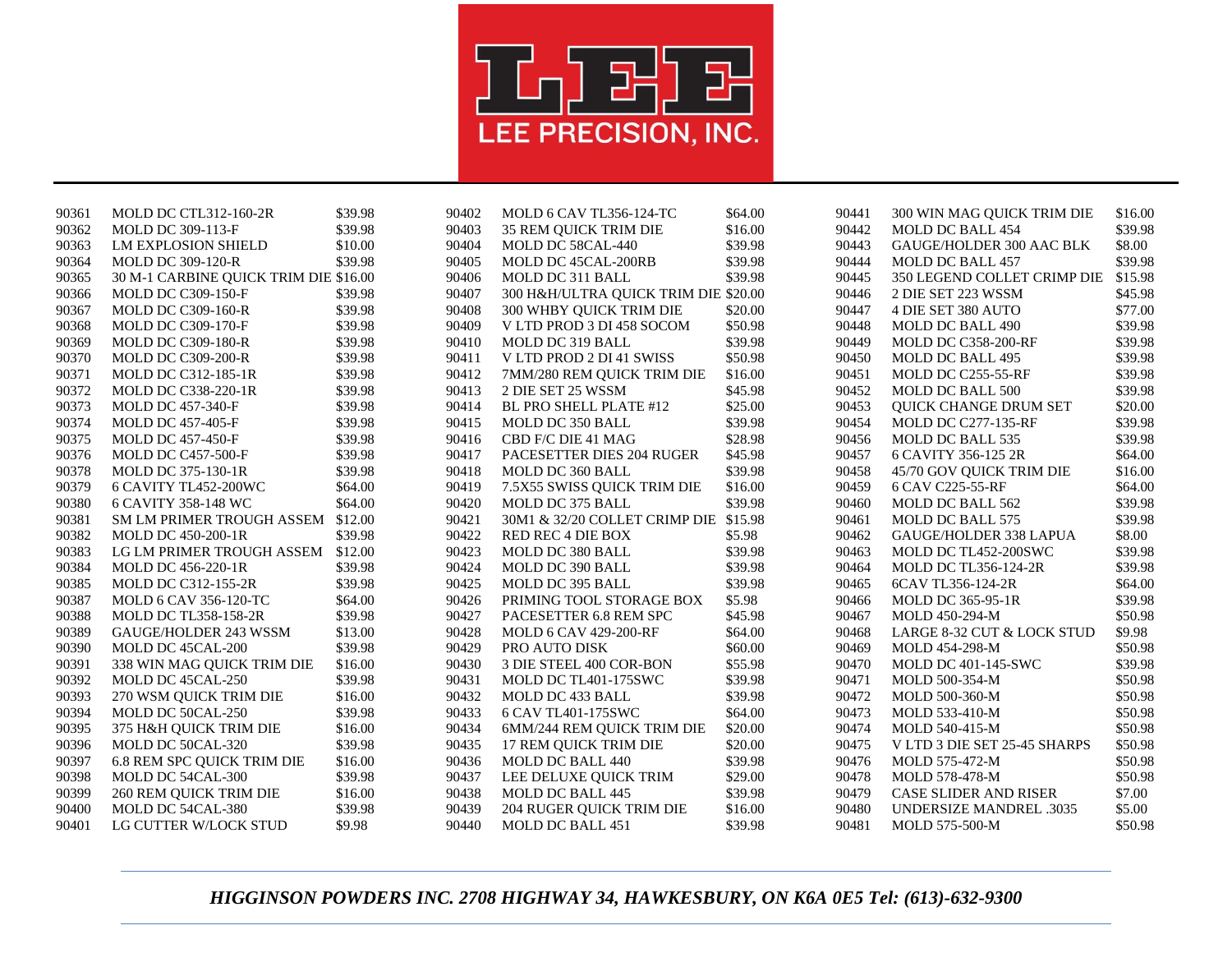

| 90482 | PACESETTER 6MM CREEDMOOR \$45.98 |          | 90525 | <b>R8 SHELL HOLDER</b>          | \$5.98  | 90565 | PACESETTER DIES 7.62X39R                      | \$45.98  |
|-------|----------------------------------|----------|-------|---------------------------------|---------|-------|-----------------------------------------------|----------|
| 90483 | 6 CAVITY C429-240 SWC            | \$64.00  | 90526 | <b>R9 SHELL HOLDER</b>          | \$5.98  | 90566 | ULTIMATE LOCK RINGS 3 PACK                    | \$12.98  |
| 90484 | 300 WSM QUICK TRIM DIE           | \$16.00  | 90527 | R10 SHELL HOLDER                | \$5.98  | 90567 | <b>FACT CRIMP 204 RUGER</b>                   | \$15.98  |
| 90486 | 00 BUCK SHOT (18) MOLD           | \$75.00  | 90528 | <b>R11 SHELL HOLDER</b>         | \$5.98  | 90568 | 3 DIE CARBIDE 25ACP                           | \$55.98  |
| 90487 | <b>BULGE BUSTER</b>              | \$19.98  | 90529 | <b>R12 SHELL HOLDER</b>         | \$5.98  | 90569 | 3 DIE CARBIDE 38 S&W                          | \$55.98  |
| 90488 | MOLD DC 50CAL-320RB              | \$39.98  | 90530 | CARBIDE DIE ONLY 38SP357        | \$29.98 | 90570 | <b>MOLD DC 452-160-RF</b>                     | \$39.98  |
| 90489 | 7X57 MAUSER QUICK TRIM DIE       | \$16.00  | 90531 | <b>CARBIDE DIE ONLY 44SP44M</b> | \$29.98 | 90571 | 40 S&W PRO DIES                               | \$50.00  |
| 90490 | PWDR THRU DIE EXP 32S&W L        | \$14.98  | 90532 | <b>CARBIDE DIE ONLY 45 ACP</b>  | \$29.98 | 90572 | PACESETTER 270 WSM                            | \$45.98  |
| 90491 | <b>GAGE/HOLDER 32 WIN SPL</b>    | \$13.00  | 90533 | CARBIDE DIE ONLY 45COLT         | \$29.98 | 90573 | 2 DIE SET 7MM WSM                             | \$45.98  |
| 90492 | <b>POWDER THRU DIE EXP 380</b>   | \$14.98  | 90534 | 7/8-14 SPLINE LOCK RING 3 PK.   | \$5.98  | 90574 | <b>MOLD DC 358-125-RF</b>                     | \$39.98  |
| 90494 | POWDER THRU DIE 30M1             | \$14.98  | 90535 | DIE BOX ROUND RED               | \$7.50  | 90575 | PACESETTER 300 AAC BLK                        | \$45.98  |
| 90495 | <b>LEE CATALOG</b>               | \$1.00   | 90536 | PACESETTER DIES 25/06           | \$45.98 | 90576 | <b>CLASSIC BULLET SIZING KIT .339 \$25.98</b> |          |
| 90496 | <b>UNDERSIZE MANDREL .275</b>    | \$5.00   | 90537 | PACESETTER DIES 7MM/08          | \$45.98 | 90577 | <b>MOLD DC 459-500-3R</b>                     | \$39.98  |
| 90497 | <b>3 HOLE TURRET</b>             | \$19.00  | 90538 | PACESETTER DIES 7MM R M         | \$45.98 | 90579 | MOLD 6 CAV CTL312-160-2R                      | \$64.00  |
| 90498 | 3 DIE SET 45 GAP CARBIDE         | \$55.98  | 90539 | PACESETTER DIES 300WM           | \$45.98 | 90580 | POWDER THRU DIE EXP 9MM                       | \$14.98  |
| 90499 | 3 DIE SET 480 RUGER CARB         | \$55.98  | 90540 | PACESETTER DIES 6MM REM         | \$45.98 | 90581 | POWDER THRU DIE EXP 38/357                    | \$14.98  |
| 90500 | <b>PACESETTER DIES 22 HORN</b>   | \$45.98  | 90541 | PACESETTER DIES 7X57 MAU        | \$45.98 | 90582 | <b>BL PRO SHELL PLATE #1</b>                  | \$25.00  |
| 90501 | PACESETTER DIES 222 REM          | \$45.98  | 90542 | PACESETTER 220 SWIFT            | \$45.98 | 90583 | PWD THRU DIE EXP 44SP/44 MAG \$14.98          |          |
| 90502 | PACESETTER DIES 223              | \$45.98  | 90543 | PACESETTER DIES 35 REM          | \$45.98 | 90584 | <b>BL PRO SHELL PLATE #2</b>                  | \$25.00  |
| 90503 | PACESETTER DIES 22/250           | \$45.98  | 90544 | PACESETTER DIES 8X57MAU         | \$45.98 | 90585 | POWDER THRU DIE EXP 45 A                      | \$14.98  |
| 90504 | <b>PACESETTER DIES 243</b>       | \$45.98  | 90545 | PACESETTER DIES 300 SAV         | \$45.98 | 90586 | POWDER THRU DIE EXP 45 C                      | \$14.98  |
| 90505 | PACESETTER DIES 270 WIN          | \$45.98  | 90546 | PACESETTER DIES 338 WM          | \$45.98 | 90587 | POWDER MEASURE STAND                          | \$45.00  |
| 90506 | PACESETTER DIES 30/30            | \$45.98  | 90547 | PACESETTER DIES 303 BRI         | \$45.98 | 90588 | <b>B.L. CHALLENGER PRESS</b>                  | \$116.00 |
| 90507 | PACESETTER DIES 308              | \$45.98  | 90548 | CARBIDE DIE ONLY 9MM LUG        | \$29.98 | 90589 | <b>GAGE/HOLDER 8X56 MANN</b>                  | \$13.00  |
| 90508 | PACESETTER DIES 30/06            | \$45.98  | 90549 | PACESETTER DIES 221 FB          | \$45.98 | 90590 | FACT CRIMP DIE 300 AAC BLK                    | \$15.98  |
| 90509 | <b>3 DIE SET 9MM LUGER CARB</b>  | \$55.98  | 90550 | PACESETTER 250 SAVAGE           | \$45.98 | 90591 | UNDERSIZE SIZING DIE 38/357                   | \$29.98  |
| 90510 | 3 DIE SET 38SP CARBIDE           | \$55.98  | 90551 | PACESETTER DIES 257 ROBT        | \$45.98 | 90593 | ULTIMATE RIFLE 4 DI 270WIN                    | \$73.00  |
| 90512 | 1 1/4"-12 BL UPDATE KIT          | \$15.00  | 90552 | PACESETTER DIES 7MM EXP         | \$45.98 | 90596 | FACT CRIMP 6.5 GRENDE L                       | \$15.98  |
| 90513 | <b>3 DIE SET 45 ACP CARBIDE</b>  | \$55.98  | 90554 | <b>GAGE/HOLDER 450 MARLIN</b>   | \$13.00 | 90599 | <b>R21 SHELL HOLDER</b>                       | \$5.98   |
| 90514 | <b>3 DIE SET 45COLT CARBIDE</b>  | \$55.98  | 90555 | PACESETTER DIES 30/40 KR        | \$45.98 | 90600 | <b>BREECH LOCK BUSHINGS</b>                   | \$12.98  |
| 90515 | 2 DIE SET 50 BMG                 | \$130.00 | 90556 | ULTIMATE RIFLE 4 DI 243         | \$73.00 | 90601 | MOLD DC TL356-95-RF                           | \$39.98  |
| 90516 | <b>3 DIE SET 44 SPL CARBIDE</b>  | \$55.98  | 90557 | PACESETTER 6.5 GRENDEL          | \$45.98 | 90602 | <b>UNDERSIZE MANDREL .220</b>                 | \$5.00   |
| 90518 | <b>R1 SHELL HOLDER</b>           | \$5.98   | 90558 | PACESETTER DIES 300WHBY         | \$45.98 | 90603 | V LTD 2-DIE SET 5.7x28                        | \$55.98  |
| 90519 | <b>R2 SHELL HOLDER</b>           | \$5.98   | 90559 | PACESETTER DIES 375 H&H         | \$45.98 | 90604 | 44 SPL/44 MAG CARB PRO DIES                   | \$50.00  |
| 90520 | <b>R3 SHELL HOLDER</b>           | \$5.98   | 90560 | PACESETTER 300 H&H              | \$45.98 | 90605 | 17 HORNET FACTORY CRIMP DIE \$20.00           |          |
| 90521 | <b>R4 SHELL HOLDER</b>           | \$5.98   | 90561 | 3 DIE STEEL 45/70               | \$55.98 | 90606 | <b>FOLDING PRIMER TRAYS (2 PK)</b>            | \$8.00   |
| 90522 | <b>R5 SHELL HOLDER</b>           | \$5.98   | 90562 | 3 DIE STEEL 444 MARLIN          | \$55.98 | 90609 | 375 RUGER FACTORY CRIMP DIE \$20.00           |          |
| 90523 | <b>R6 SHELL HOLDER</b>           | \$5.98   | 90563 | 3 DIE STEEL 375 WIN             | \$55.98 | 90610 | FACT CRIMP DIE 9.3 X 62                       | \$15.98  |
| 90524 | <b>R7 SHELL HOLDER</b>           | \$5.98   | 90564 | 3 DIE STEEL 44/40               | \$55.98 | 90611 | 17 HORNET OUICK TRIM DIE                      | \$16.00  |
|       |                                  |          |       |                                 |         |       |                                               |          |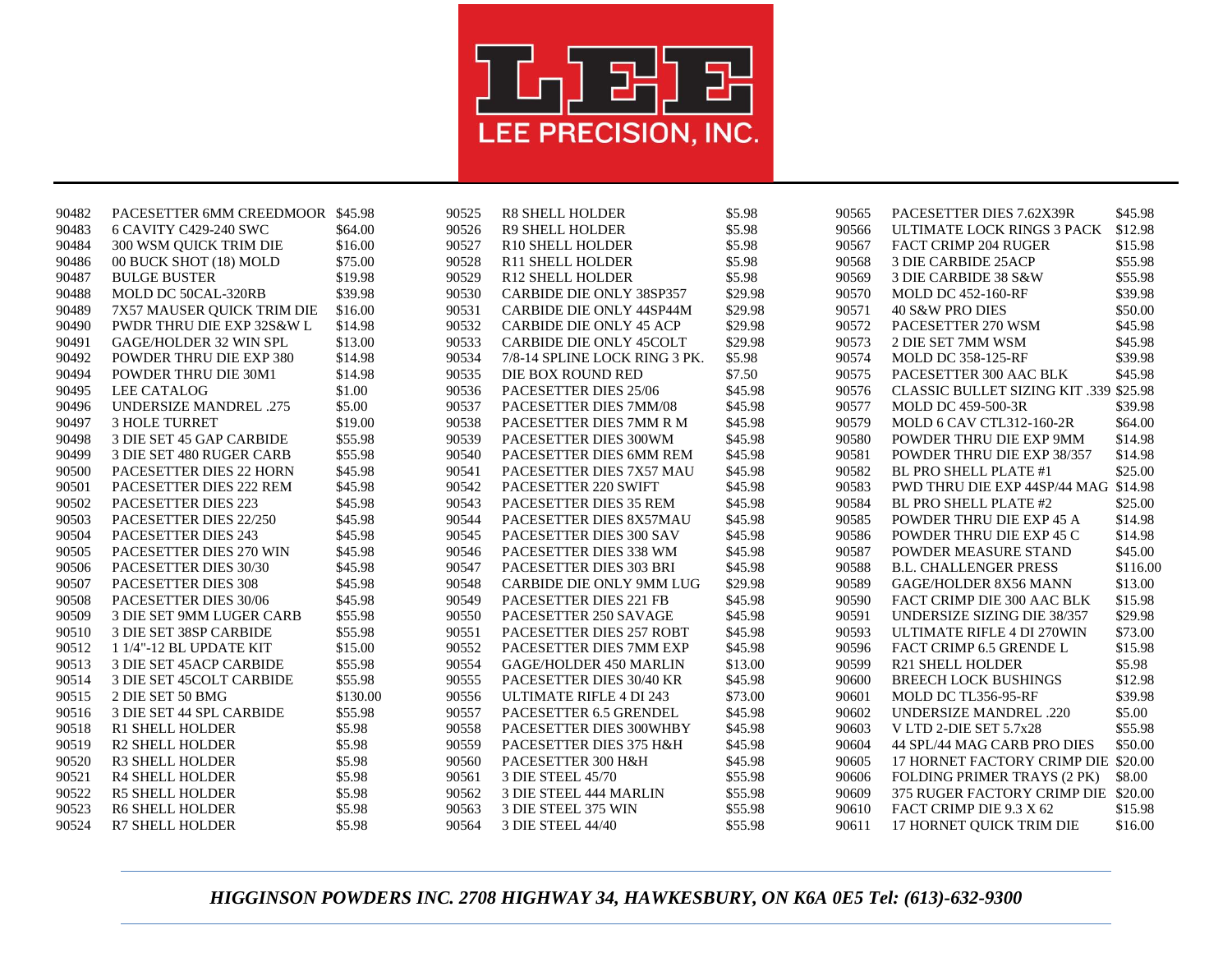

| 90612 | LM SHELL PLATE #16L             | \$29.98  | 90651 | PRO SHELL PLATE #1                     | \$20.00  | 90697 | 6 CAV 452-200-RF                      | \$64.00 |
|-------|---------------------------------|----------|-------|----------------------------------------|----------|-------|---------------------------------------|---------|
| 90613 | 375 RUGER QUICK TRIM DIE        | \$20.00  | 90652 | PRO SHELL PLATE #2                     | \$20.00  | 90698 | PACESETTER 300 ULTRA MAG              | \$45.98 |
| 90614 | 9.3 X 62 QUICK TRIM DIE         | \$16.00  | 90653 | PRO SHELL PLATE #4                     | \$20.00  | 90699 | DEL PERFECT PWD. MEAUSURE             | \$90.00 |
| 90615 | 38 SPL/357 MAG PRO DIE SET      | \$50.00  | 90654 | PACESETTER 9.3 X 62                    | \$45.98  | 90700 | <b>AUTO BENCH PRIME</b>               | \$43.98 |
| 90616 | <b>SINGLE DIE BOX</b>           | \$2.98   | 90655 | PRO SHELL PLATE #7A                    | \$20.00  | 90701 | <b>COLLET DIES 7.62X39</b>            | \$48.98 |
| 90617 | CARBIDE DIE ONLY 30M1           | \$29.98  | 90656 | PRO SHELL PLATE #9                     | \$20.00  | 90702 | <b>COLLET DIES 220 SWIFT</b>          | \$48.98 |
| 90618 | <b>CARBIDE DIE ONLY 380</b>     | \$29.98  | 90657 | PRO SHELL PLATE #11                    | \$20.00  | 90703 | <b>COLLET DIES 257 ROBERTS</b>        | \$48.98 |
| 90619 | <b>CARB DIEONLY 38ACP/SUPER</b> | \$29.98  | 90658 | <b>6MM CREED QUICK TRIM DIE</b>        | \$16.00  | 90704 | FACT CRIMP 6.5 CREEDMOOR              | \$15.98 |
| 90620 | POWDER THRU DIE 40 S&W          | \$14.98  | 90659 | BL PRO SHELL PLATE #16                 | \$25.00  | 90705 | <b>COLLET DIES 22H</b>                | \$48.98 |
| 90621 | CARB.DIE ONLY 32 S&W L          | \$29.98  | 90660 | PRIMER ATTACHMENT                      | \$18.00  | 90706 | <b>COLLET DIES 222</b>                | \$48.98 |
| 90622 | 3 DIE SET CARBIDE 32ACP         | \$55.98  | 90661 | <b>CASE FEEDER TUBES</b>               | \$11.98  | 90707 | <b>COLLET DIES 223</b>                | \$48.98 |
| 90623 | 3 DIESET CAR.38ACP/SUPER        | \$55.98  | 90662 | VERY LTD. PACESETTER 6.5 PRC \$50.98   |          | 90708 | <b>COLLET DIES 22/250</b>             | \$48.98 |
| 90624 | 3 DIE SET 32S&W LONG            | \$55.98  | 90664 | PRO SHELLPLATE 3                       | \$20.00  | 90709 | <b>COLLET DIES 243</b>                | \$48.98 |
| 90625 | 3 DIE SET 380 CARBIDE           | \$55.98  | 90665 | PRO SHELL PLATE 13                     | \$20.00  | 90710 | <b>COLLET DIES 6MM</b>                | \$48.98 |
| 90626 | 3 DIE SET 30 M1 CARBIDE         | \$69.98  | 90666 | PRO SHELL PLATE #12                    | \$20.00  | 90711 | <b>COLLET DIES 25/06</b>              | \$48.98 |
| 90627 | PACESETTER DIES 6.5X55          | \$45.98  | 90667 | <b>CASE COLLATOR</b>                   | \$14.98  | 90712 | <b>COLLET DIES 6.5X55</b>             | \$48.98 |
| 90628 | 3 DIE SET 41M CARBIDE           | \$55.98  | 90668 | <b>SHORT CHARGING DIE</b>              | \$15.98  | 90713 | <b>COLLET DIES 270</b>                | \$48.98 |
| 90629 | BL PRO SHELL PLATE #3           | \$25.00  | 90669 | PRO SHELL PLATE #19                    | \$20.00  | 90714 | <b>COLLET DIES 7X57</b>               | \$48.98 |
| 90630 | <b>BL PRO SHELL PLATE #4</b>    | \$25.00  | 90670 | DELUXE POWER QUICK TRIM                | \$27.00  | 90715 | <b>COLLET DIES 30/06</b>              | \$48.98 |
| 90631 | <b>UNDERSIZE MANDREL .280</b>   | \$5.00   | 90672 | 6 CAVITY TL356-95-RF                   | \$64.00  | 90716 | <b>COLLET DIES 30/30</b>              | \$48.98 |
| 90632 | 50 BMG LOADING BLOCK            | \$15.00  | 90673 | GAUGE/HOLDER 223 WSSM                  | \$13.00  | 90717 | <b>COLLET DIES 303B</b>               | \$48.98 |
| 90633 | PRO 1000 223                    | \$340.00 | 90678 | PACESETTER 7MM STW                     | \$45.98  | 90718 | <b>COLLET DIES 308W</b>               | \$48.98 |
| 90634 | PRO 1000 44 SPECIAL             | \$340.00 | 90679 | ULTIMATE RIFLE 4 DI 7MM MAG \$73.00    |          | 90719 | <b>COLLET DIES 8X57</b>               | \$48.98 |
| 90635 | 338 LAPUA COLLET DIE SET        | \$130.00 | 90680 | DIE STORAGE RACK                       | \$15.00  | 90720 | <b>COLLET DIES 7MAG</b>               | \$48.98 |
| 90636 | PRO 1000 38 SPECIAL             | \$340.00 | 90681 | LEE SAFETY SCALE RED                   | \$46.98  | 90721 | <b>COLLET DIES 338W</b>               | \$48.98 |
| 90637 | <b>26 NOSLER OUICK TRIM DIE</b> | \$20.00  | 90682 | PRO 1000 40S&W                         | \$340.00 | 90722 | <b>COLLET DIES 300WM</b>              | \$48.98 |
| 90638 | <b>PRO 1000 45 ACP</b>          | \$340.00 | 90683 | PRO CARRIER #19 COMPLE                 | \$62.98  | 90723 | <b>COLLET DIES 7MM/08</b>             | \$48.98 |
| 90639 | PRO 1000 32 S&W                 | \$340.00 | 90684 | <b>GAGE/HOLDER 9MM MAKAROV</b>         | \$13.00  | 90724 | <b>COLLET DIES 7MM EXPRESS</b>        | \$48.98 |
| 90640 | PRO 1000 9MM LUGER              | \$340.00 | 90685 | <b>BREECH LOCK HAND PRESS</b>          | \$70.00  | 90725 | FACT CMP DIE 5.7X28 FN                | \$25.00 |
| 90641 | <b>PRO 1000 380 AUTO</b>        | \$340.00 | 90686 | CLASSIC BULLET SIZING KIT .323 \$25.98 |          | 90726 | <b>COLLET DIES 300 H&amp;H MAG</b>    | \$48.98 |
| 90642 | <b>PRO 1000 41 MAG</b>          | \$340.00 | 90687 | <b>BIN &amp; BRACKET</b>               | \$14.00  | 90727 | <b>COLLET DIES 300 WHBY MAG</b>       | \$48.98 |
| 90643 | <b>PRO 1000 45 COLT</b>         | \$340.00 | 90688 | LEE RELOADING STAND                    | \$190.00 | 90728 | <b>COLLET DIES 35 REM</b>             | \$48.98 |
| 90644 | PRO CARRIER #1 COMPLETE         | \$62.98  | 90689 | 300 AAC BLK QUICK TRIM DIE             | \$16.00  | 90729 | <b>COLLET DIES 375 H&amp;H MAG</b>    | \$48.98 |
| 90645 | PRO CARRIER #2 COMPLETE         | \$62.98  | 90690 | 6 CAV 401-175 TC                       | \$64.00  | 90730 | 2 DIE SET 6.5 JAP                     | \$45.98 |
| 90646 | PRO CARRIER #4 COMPLETE         | \$62.98  | 90692 | 6 CAV 358-158-RF                       | \$64.00  | 90731 | PACESETTER DIES 7.62X54R              | \$45.98 |
| 90647 | BL PRO SHELL PLATE #7           | \$25.00  | 90693 | ULTIMATE RIFLE 4 DI 30/30              | \$73.00  | 90732 | PACESETTER DIES 7.65AM                | \$45.98 |
| 90648 | BL PRO SHELL PLATE #11          | \$25.00  | 90694 | ULTIMATE RIFLE 4 DI 223                | \$73.00  | 90733 | PACESETTER DIES 7.7 JAP               | \$45.98 |
| 90649 | BL PRO SHELL PLATE #13          | \$25.00  | 90695 | ULTIMATE RIFLE 3 DI 308                | \$73.00  | 90734 | <b>COLLET DIES 204 RUGER</b>          | \$48.98 |
| 90650 | PRO CARRIER #11 COMPLETE        | \$62.98  | 90696 | 3 DI SET 32 S&W CARB                   | \$55.98  | 90735 | FACTORY CRIMP DIE 6.8 REM SPC \$15.98 |         |
|       |                                 |          |       |                                        |          |       |                                       |         |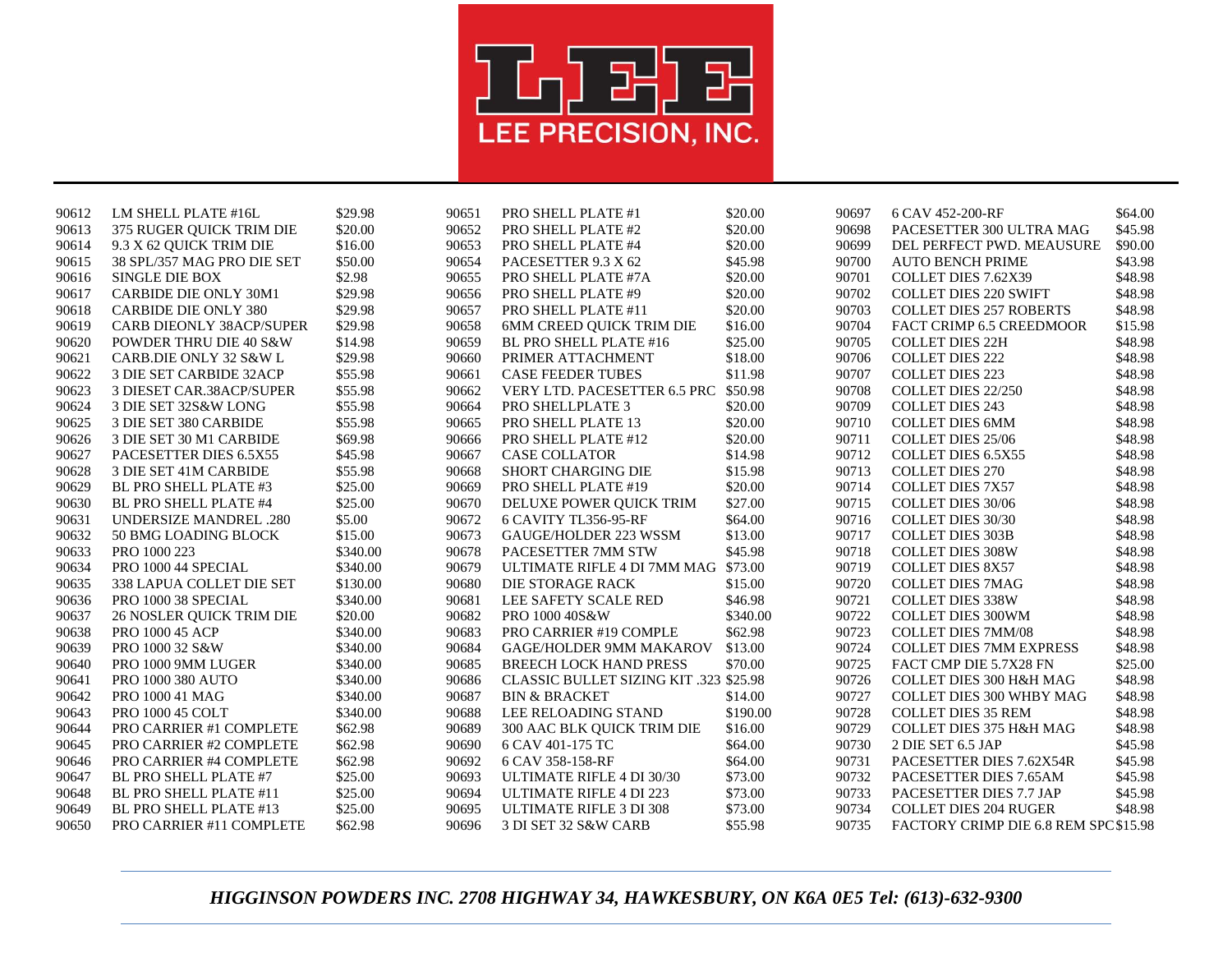

90736 ULTIMATE RIFLE 3 DI 30/06 \$73.00 90738 ULTIMATE RIFLE 4 DIE 300WM \$73.00 90739 ULTIMATE RIFLE 4 DI 22/250 \$73.00 90741 6 CAV C312-155-2R \$64.00 90745 FACTORY CRIMP DIE 338 LAPUA \$50.00 90746 ROLLER HANDLE ASSEMBLY \$20.00 90747 COLLET DIES 50 BMG (LG SERIES)\$130.00 90748 PACESETTER 7/30 WATERS \$45.98 90749 2 DIE SET 6.5 CARCANO \$45.98 90750 PACESETTER DIES 25-20 \$45.98 90751 3 DIE SET 32/20 \$55.98 90752 2 DIE SET 35 WHELEN \$45.98 90753 PACESETTER DIES 218 BEE \$45.98 90754 3 DIE SET 30 LUGER \$55.98 90755 3 DIE SET 30 MAUSER \$55.98 90756 PACESETTER 303 SAVAGE (3 DIE) \$45.98 90757 2 DIE SET 32 WIN SPL \$45.98 90758 2 DIE SET 32-40 \$45.98 90759 COLLET DIES 6MM CREEDMOOR \$48.98 90760 PACESETTER 348 WIN \$45.98 90761 3 DIE SET 38-40 \$55.98 90762 3 DIE SET 38-55 \$55.98 90763 6.5 GRENDEL QUICK TRIM DIE \$16.00 90764 3 DIE 455 WEBLY MARKII \$55.98 90765 2 DIE SET 43 SPANISH \$45.98 90766 2 DIE SET 7.35 CARCANO \$45.98 90767 PACESETTER 7.5 X 55 SWISS \$45.98 90768 2 DIE SET 8MM LEBEL \$45.98 90769 3 DIE SET 7.62 TOKAREV \$55.98 90770 2 DIE SET 17 REM \$45.98 90771 PACESETTER 7X64 BRENNEKE \$45.98 90772 COLLET DIES 300 AAC BLK \$48.98 90774 2 DIE SET 264 WIN MAG \$45.98 90775 MOLD DC C329-205-1R \$39.98 90776 2 DIE SET 350 REM MAG \$45.98 90777 2 DIE SET 284 WIN \$45.98 90778 2 DIE SET 25/35 WIN \$45.98 90780 TAPER CRIMP DIE 9MM \$13.98 90781 TAPER CRIMP DIE 38SPL \$13.98

90782 TAPER CRP DI 40S&W/10MM \$13.98 90783 UNIV DECAP PIN/90292 \$3.00 90784 TAPER CRIMP DIE 44 SPL \$13.98 90785 TAPER CRIMP DIE 45ACP \$13.98 90786 TAPER CRIMP DIE 45 COLT \$13.98 90787 UNDERSIZE SIZING DIE 40 S&W \$29.98 90788 UNDERSIZE SIZING DIE 45 ACP \$29.98 90791 3 DIE BOX \$4.98 90792 ADJ CHARGE BAR \$9.98 90793 PACESETTER 303/25 OR 25/303 \$45.98 90794 XR/ERGO PRIMER TRAY UPDATE \$13.00 90795 3 DI SET 454 CASULL CARB \$55.98 90796 3 DIE SET 429 DESERT EAGLE \$55.98 90797 PACESETTER 358 WIN (3 DIE) \$45.98 90798 UNIVERSAL FLARING DIE \$18.00 90799 3 DIE SET 40 S&W CARB \$55.98 90800 3 DIE STEEL 458 WIN MAG \$55.98 90801 DOUBLE CAVITY BLANK MOLD \$39.98 90802 BL PRO SHELL PLATE #14 \$25.00 90803 PACESETTER 2 DIE SET 22 TCM \$55.98 90804 COLLET DIES 17 REM \$48.98 90805 PACESETTER 416 REM MAG \$45.98 90806 2 DIE SET 43 MAUSER \$45.98 90807 CRBIDE FC DIE 9MM MAKAROV \$28.98 90808 3 DI SET 45 AR CARBIDE \$55.98 90809 3 DI 32 H&R MA CARBIDE \$55.98 90810 3 DI 45 WI MA CARBIDE \$55.98 90811 AUTO-DRUM POWDER MEASURE \$55.00 90812 6.5 CREEDMOOR QUICK TRIM DIE\$16.00 90813 357 MAG COLLET CRIMP DIE \$15.98 90814 GAUGE/HOLDER 6.5 CREEDMOOR\$8.00 90815 FACT CMP 458 SOCOM \$15.98 90816 FACT CRIMP DIE 222 REM \$15.98 90817 FACT CRIMP DIE 223 REM \$15.98 90818 FACT CRIMP DIE 22/250 \$15.98 90819 FACT CRIMP DIE 243 WIN \$15.98 90820 FACT CRIMP DIE 270 WIN \$15.98 90821 FACT CRIMP DIE 7MM MAG \$15.98 90822 FACTORY CRIMP DIE 30/30 \$15.98

90823 FACTORY CRIMP DIE 308 \$15.98 90824 FACTORY CRIMP DIE 30/06 \$15.98 90825 FACTORY CRIMP DIE 300 WM \$15.98 90826 FACTORY CRIMP DIE 303B \$15.98 90827 FACT CRIMP DIE 7.62X39 \$15.98 90828 FACTORY CRIMP DIE 35 REM \$15.98 90829 FACT CRIMP DIE 22 HORNET \$15.98 90830 FACT CRIMP DIE 218 BEE \$20.00 90831 FACT CRIMP DIE 220 SW \$20.00 90832 FACT CRIMP DI 6MM REM \$20.00 90833 FACT CRIMP DIE 25/20 \$15.98 90834 FACT CRIMP DIE 250 SAV \$20.00 90835 FACT CRIMP DIE 257 ROBT \$20.00 90836 FACT CRIMP DIE 25/06 \$15.98 90837 FACT CRIMP DIE 6.5X55 \$15.98 90838 FACT CRIMP DIE 7/30 WAT \$20.00 90839 FACT CRIMP DIE 7X57 \$15.98 90840 FACT CRIMP DIE 7MM/08 \$15.98 90841 FACT CRIMP DIE 7MM EXP \$15.98 90842 FACT CMP DIE 7.62X54 RUS \$15.98 90843 FACT CRIMP DIE 30/40 KRA \$15.98 90844 FACT CRIMP DIE 300 SAV \$15.98 90845 FACT CRIMP DIE 300 WHBY \$15.98 90846 FACT CRIMP DIE 7.65X53 \$20.00 90847 FACT CRIMP DIE 7.7 JAP \$20.00 90848 FACT CRIMP DIE 8X57 \$15.98 90849 FACT CRIMP DIE 338 WIN MAG \$15.98 90850 FACT CRIMP DIE 375 H&H \$15.98 90852 FACT CRIMP DIE 38-40 \$15.98 90853 FACT CRIMP DIE 38-55 \$15.98 90854 FACT CRIMP DIE 44/40 \$15.98 90855 FACT CRIMP DIE 444M \$15.98 90856 FACT CRIMP DIE 45/70 \$15.98 90857 FACT CRIMP DIE 348 WIN \$15.98 90858 MOLD DC C 430-310-RF \$39.98 90859 50 BMG KIT \$375.00 90860 CARBIDE FAC/CMP DIE 9MM \$28.98 90861 CARBIDE FAC/CMP DIE 38/357 \$28.98 90862 CARBIDE FAC/CMP DIE 40S&W \$28.98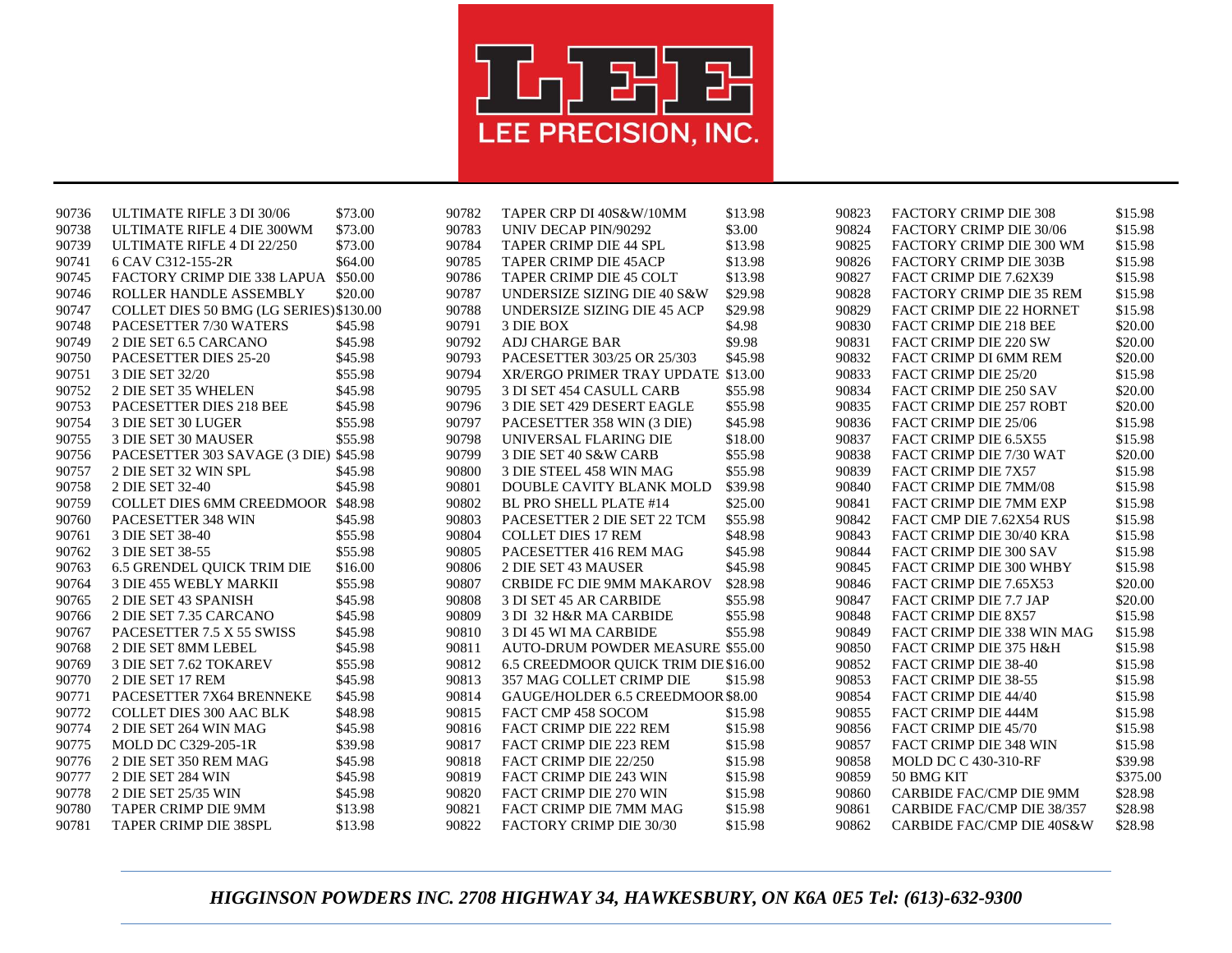

| \$28.98<br>\$15.98<br>90943<br>90864<br><b>CRBDE FAC/CP DI 45ACP</b><br>90904<br>FACT CMP DIE 356-358<br>LOAD-MASTER 44 SPL/44 MAG<br>90865<br><b>CRBIDE FAC/CP DI 45 COLT</b><br>\$28.98<br>90905<br>\$15.98<br>90944<br>FACT CMP DIE 375 WIN<br>BL PRO SHELL PLATE #19<br><b>CARBIDE F/C DIE 38 SUPER</b><br>\$28.98<br>90906<br>\$20.00<br>90945<br>90866<br>FACT CMP DIE 416 REM MAG<br><b>LOAD-MASTER 45 ACP</b> | \$480.00<br>\$25.00<br>\$480.00 |
|-----------------------------------------------------------------------------------------------------------------------------------------------------------------------------------------------------------------------------------------------------------------------------------------------------------------------------------------------------------------------------------------------------------------------|---------------------------------|
|                                                                                                                                                                                                                                                                                                                                                                                                                       |                                 |
|                                                                                                                                                                                                                                                                                                                                                                                                                       |                                 |
|                                                                                                                                                                                                                                                                                                                                                                                                                       |                                 |
| 90907<br>\$29.98<br>90946<br>90867<br>CARBIDE F/C DIE 380 AUTO<br>\$28.98<br>LM SHELL PLATE #1s<br><b>LOAD-MASTER 45 COLT</b>                                                                                                                                                                                                                                                                                         | \$480.00                        |
| 90908<br>\$29.98<br>90947<br><b>PRO 4 20LB</b><br>90868<br>224 VALKYRIE QUICK TRIM DIE<br>\$16.00<br>LM SHELL PLATE #2L                                                                                                                                                                                                                                                                                               | \$115.00                        |
| \$20.00<br>90909<br>\$29.98<br>90948<br><b>PRO 4 20LB 220V</b><br>90869<br>FACT CMP DIE 7MM STW<br>LM SHELL PLATE #3L                                                                                                                                                                                                                                                                                                 | \$123.00                        |
| 90870<br>RGB DIE 222 REM<br>\$29.98<br>90910<br>LM SHELL PLATE #4s<br>\$29.98<br>90949<br><b>MAGNUM MELTER</b>                                                                                                                                                                                                                                                                                                        | \$89.00                         |
| \$29.98<br>90950<br>90871<br>RGB DIE 223<br>90911<br>LM SHELL PLATE #5L<br>\$29.98<br><b>CASE CONDITIONING KIT</b>                                                                                                                                                                                                                                                                                                    | \$12.98                         |
| \$29.98<br>\$29.98<br>90872<br><b>RGB DIE 22/250</b><br>90912<br>90952<br><b>SIX CAVITY BLANK MOLD</b><br>LM SHELL PLATE #6s                                                                                                                                                                                                                                                                                          | \$64.00                         |
| \$29.98<br>90873<br>RGB DIE 243<br>\$29.98<br>90913<br>LM SHELL PLATE #7s<br>90953<br>FACTORY CRIMP DIE 50 BMG                                                                                                                                                                                                                                                                                                        | \$50.00                         |
| \$29.98<br>\$29.98<br>90954<br>90874<br><b>RGB DIE 6.5X55</b><br>90914<br>LM SHELL PLATE #8L<br><b>COLLET DIE ONLY 223</b>                                                                                                                                                                                                                                                                                            | \$28.98                         |
| \$29.98<br>\$29.98<br>90875<br>RGB DIE 270<br>90915<br>90955<br><b>COLLET DIE ONLY 22/250</b><br>LM SHELL PLATE #9L                                                                                                                                                                                                                                                                                                   | \$28.98                         |
| 90876<br>RGB DIE 7MM REM MAG<br>\$29.98<br>90916<br>\$29.98<br>90956<br><b>COLLET DIE ONLY 243</b><br>LM SHELL PLATE #10L                                                                                                                                                                                                                                                                                             | \$28.98                         |
| 90877<br>\$29.98<br>90917<br>\$29.98<br>90957<br>COLLET DIE ONLY 25/06<br>RGB DIE 7.62X39 RUSS<br>LM SHELL PLATE #11L                                                                                                                                                                                                                                                                                                 | \$28.98                         |
| 90878<br>\$29.98<br>90918<br>\$29.98<br>90958<br><b>RGB DIE 30/30</b><br>LM SHELL PLATE #12L<br><b>COLLET DIE ONLY 270 WIN</b>                                                                                                                                                                                                                                                                                        | \$28.98                         |
| \$29.98<br>90919<br>\$29.98<br>90959<br>90879<br>RGB DIE 308<br>LM SHELL PLATE #14L<br><b>COLLET DIE ONLY 308 W</b>                                                                                                                                                                                                                                                                                                   | \$28.98                         |
| 90880<br><b>RGB DIE 30/06</b><br>\$29.98<br>90920<br>LM SHELL PLATE #19s<br>\$29.98<br>90960<br>COLLET DIE ONLY 30/06                                                                                                                                                                                                                                                                                                 | \$28.98                         |
| 90881<br>\$29.98<br>90921<br>3 DIE SET 7.62 NAGANT<br>\$55.98<br>90961<br>RGB DIE 300 WIN MAG<br><b>COLLET DIE ONLY 300 WM</b>                                                                                                                                                                                                                                                                                        | \$28.98                         |
| 90922<br>90882<br>RGB DIE 303 BRITISH<br>\$29.98<br><b>LOAD-MASTER 223 REM</b><br>\$480.00<br>90962<br>FACT CRMP 270 WSM                                                                                                                                                                                                                                                                                              | \$15.98                         |
| 90923<br>90963<br>90883<br><b>RGB DIE 8X57 MAUSER</b><br>\$29.98<br>2 DIE SET 325 WSM<br>\$45.98<br><b>4 DIE SET 9MM LUGER CARB</b>                                                                                                                                                                                                                                                                                   | \$77.00                         |
| 90924<br>90884<br>LM SHELL PLATE #20<br>\$29.98<br><b>LEAD HARDNESS TEST KIT</b><br>\$99.00<br>90964<br>4 DIE SET 38SPL CARB                                                                                                                                                                                                                                                                                          | \$77.00                         |
| 90925<br>\$45.98<br>90885<br>FF&DI 30&32 TO .60LN<br>\$16.98<br>2 DI SET 8X56R HUNGARIAN<br>90965<br>4 DIE SET 40 S&W CARB                                                                                                                                                                                                                                                                                            | \$77.00                         |
| \$16.98<br>90926<br>\$15.98<br>90886<br>FF&DI 9MM/.365 TO.46LN<br>460 S&W COLLET CRIMP DIE<br>90966<br><b>4 DIE SET 44SPL CARB</b>                                                                                                                                                                                                                                                                                    | \$77.00                         |
| \$45.98<br>90887<br>\$16.98<br>90927<br>2-DIE SET 338 ULTRA MAG<br>90967<br><b>4 DIE SET 45 COLT CARB</b><br>FF&DI 9MM/.365 TO.60LN                                                                                                                                                                                                                                                                                   | \$77.00                         |
| 90888<br>FF&DI 9MM/.365 TO .75LN<br>\$16.98<br>90928<br>VALUE 4 HOLE TP KIT<br>\$260.00<br>90968<br><b>4 DIE SET 45 ACP CARB</b>                                                                                                                                                                                                                                                                                      | \$77.00                         |
| 90929<br>90889<br>FF&DI 40THRU44 TO.65LN<br>\$16.98<br>577 SNIDER 3 DI STEEL<br>\$130.00<br>90969<br>458 WIN MAG FCD                                                                                                                                                                                                                                                                                                  | \$15.98                         |
| 90970<br>90890<br>FF&DI 40THRU44 TO .80LN<br>\$16.98<br>90930<br>44 MAG COLLET CRIMP DIE<br>\$15.98<br><b>300 ULTRA MAG FCD</b>                                                                                                                                                                                                                                                                                       | \$15.98                         |
| 90891<br>\$16.98<br>90931<br>500 S&W COLLET CRIMP DIE<br>\$15.98<br>90971<br>GAUGE/HOLDER 458 WIN MAG<br>FF&DI 45 CAL TO .67LN                                                                                                                                                                                                                                                                                        | \$13.00                         |
| 90892<br>\$48.00<br>90932<br>\$150.00<br>90972<br>B F KIT 30&32 TO .60LN<br><b>4 HOLE TP WI AUTO INDEX</b><br><b>GAUGE/HOLDER 35 WHELEN</b>                                                                                                                                                                                                                                                                           | \$8.00                          |
| 90893<br>\$48.00<br>90933<br>APP RELOADING PRESS<br>\$140.00<br>90973<br><b>ADJUSTABLE SHOT DIPPER</b><br><b>B F KIT 9MM/.365TO.46LN</b>                                                                                                                                                                                                                                                                              | \$3.98                          |
| 90894<br>90934<br><b>BULLET SIZING KIT .329</b><br>\$25.98<br>90974<br><b>B F KIT 9MM/.365 TO.60LN</b><br>\$48.00<br><b>COLLET DIES 260 REM</b>                                                                                                                                                                                                                                                                       | \$48.98                         |
| 90935<br>\$480.00<br>90975<br>90895<br>B F KIT 9MM/.365 TO.75LG<br>\$48.00<br>LOAD-MAST 32 S&W+32 H&R<br>MOLD DC BALL 600                                                                                                                                                                                                                                                                                             | \$39.98                         |
| BF KIT 40THRU44 TO.65L<br>90936<br>\$480.00<br>90976<br>90896<br>\$48.00<br><b>LOAD-MASTER 9MM LUGER</b><br>PRO SHELL PLATE #6                                                                                                                                                                                                                                                                                        | \$20.00                         |
| 90937<br>90977<br>90897<br><b>B F KIT 40THRU44 TO.80LN</b><br>\$48.00<br><b>LOAD-MASTER 380 AUTO</b><br>\$480.00<br>FACT CRIMP DI 260 REM                                                                                                                                                                                                                                                                             | \$15.98                         |
| 90938<br>\$480.00<br>90978<br>90898<br>B F KIT 45 CAL TO .67LN<br>\$48.00<br>LOAD-MASTER 38 SPL/357 MAG<br>MOLD SC BALL .690                                                                                                                                                                                                                                                                                          | \$39.98                         |
| <b>AUTO BREECH LOCK PRO</b><br>\$200.00<br>90939<br>\$73.00<br>90979<br>90900<br>ULTIMATE RIFLE 6.5 CREED<br>PACESETTER 7MM ULTRA MA                                                                                                                                                                                                                                                                                  | \$45.98                         |
| 90901<br>50 BMG RAM PRIME<br>\$25.00<br>90940<br><b>LOAD-MASTER 40 S&amp;W</b><br>\$480.00<br>90980<br>V LTD 3-DI 22/250 ACK                                                                                                                                                                                                                                                                                          | \$50.98                         |
| 90902<br>90941<br>\$25.00<br>90981<br>577/450 MARTINI-HENRY DIE SET \$130.00<br>BL PRO SHELL PLATE #21<br>V LTD 3-DI 223 ACKLEY                                                                                                                                                                                                                                                                                       | \$50.98                         |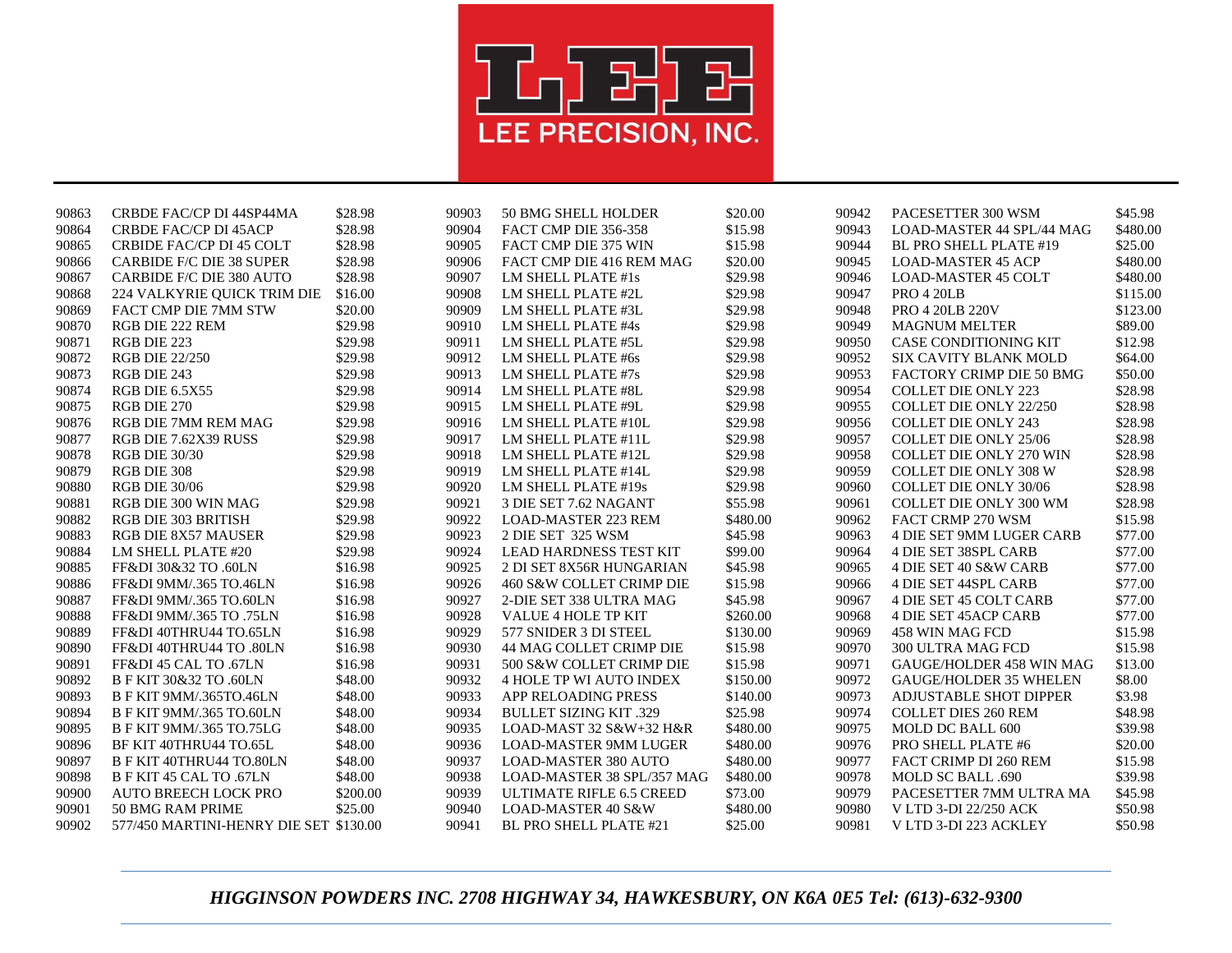

| 90982 | V LTD 3-DI 30/30 ACKLEY                   | \$50.98  | 91241 | <b>FACTORY CRIMP WHELEN</b>       | \$15.98 | 91280 | <b>GAUGE/HOLDER 225 WIN</b>        | \$13.00 |
|-------|-------------------------------------------|----------|-------|-----------------------------------|---------|-------|------------------------------------|---------|
| 90983 | V LTD 3-DI 6.5-300 WBY MAG                | \$50.98  | 91242 | <b>FACTORY CRIMP 480 RUGER</b>    | \$20.00 | 91281 | GAUGE/HOLDER 240 WHBY MAG \$13.00  |         |
| 90984 | LM SHELL PLATE 21L                        | \$29.98  | 91243 | FACT CMP 6.5 REM MAG              | \$20.00 | 91282 | <b>GAUGE/HOLDER 6MM PPC</b>        | \$13.00 |
| 90985 | V LTD 2-DI 6.5/300 WSM                    | \$50.98  | 91244 | FACT CMP 17 REM FIREBALL          | \$20.00 | 91283 | GAUGE/HOLDER 222 REM MAG           | \$13.00 |
| 90987 | V LTD 2-DI 338/06                         | \$50.98  | 91245 | FACT CMP 20 TACTICAL              | \$20.00 | 91284 | <b>GAUGE/HOLDER 28 NOSLER</b>      | \$13.00 |
| 90988 | V LTD 3-DI 257 ACKLEY                     | \$50.98  | 91246 | FACT CMP 240 WBHY MAG             | \$20.00 | 91285 | <b>GAUGE/HOLDER 375 RUGER</b>      | \$13.00 |
| 90989 | V LTD 3-DI 280 ACKLEY                     | \$50.98  | 91247 | FACT CMP 264 WIN MAG              | \$20.00 | 91286 | <b>GAUGE/HOLDER 6MM TCU</b>        | \$13.00 |
| 90990 | 2 DIE SET 243 WSSM                        | \$45.98  | 91248 | FACT CMP 270 WHBY MAG             | \$20.00 | 91287 | GAUGE/HOLDER 45/70 LEVEREV         | \$13.00 |
| 90991 | <b>MOLD DC C501-440-RF</b>                | \$39.98  | 91249 | FACT CMP 284 WIN                  | \$20.00 | 91288 | <b>GAUGE/HOLDER 8X68MM S</b>       | \$13.00 |
| 90992 | <b>GAGE/HOLDER 454 CASULL</b>             | \$8.00   | 91250 | FACT CRMP DIE 30-378 WBY          | \$50.00 | 91289 | <b>GAUGE/HOLDER 308 NORMA</b>      | \$13.00 |
| 90993 | GAGE/HOLDER 260 REM                       | \$8.00   | 91251 | FACT CMP 300 REM SAUM             | \$20.00 | 91290 | GAUGE/HOLDER 458 SOCOM             | \$8.00  |
| 90994 | GAGE/HOLDER 38-55                         | \$8.00   | 91252 | FACT CMP 308 MARLIN EXP           | \$20.00 | 91291 | GAUGE/HOLDER 6.5X57 MAU            | \$13.00 |
| 90995 | <b>CHARGING DIE KIT</b>                   | \$28.00  | 91253 | FACT CMP 308 NORMA MAG            | \$20.00 | 91292 | <b>GAUGE/HOLDER 50 BEOWULF</b>     | \$8.00  |
| 90997 | SAFETY PRIMER FEED LG&SM                  | \$30.00  | 91254 | FACT CMP 32 REM                   | \$20.00 | 91293 | GAUGE/HOLDER 7.35 CARCANO          | \$13.00 |
| 90998 | <b>CLASSIC CAST PRESS</b>                 | \$240.00 | 91255 | FACT CMP 325 WSM                  | \$20.00 | 91294 | <b>GAUGE/HOLDER 416 RUGER</b>      | \$13.00 |
| 91107 | <b>FACTORY CRIMP 25-45 SHARPS</b>         | \$20.00  | 91256 | FACT CMP 338 BLASER MAG           | \$20.00 | 91295 | <b>GAUGE/HOLDER 280 REM ACK I</b>  | \$13.00 |
| 91108 | GAUGE/HOLDER 6.5-06                       | \$13.00  | 91257 | FACT CMP 338 RUM                  | \$20.00 | 91296 | <b>GAUGE/HOLDER 6MM BR</b>         | \$13.00 |
| 91151 | <b>BULLET SIZER BOTTLE ADAPTER \$6.00</b> |          | 91258 | FACT CMP 340 WHBY MAG             | \$20.00 | 91297 | <b>GAUGE/HOLDER 30 HERRETT</b>     | \$13.00 |
| 91163 | <b>FACTORY CRIMP 26 NOSLER</b>            | \$20.00  | 91259 | FACT CMP 357 HERRETT              | \$20.00 | 91298 | GAUGE/HOLDER 257 WHBY MAG \$8.00   |         |
| 91167 | <b>FACTORY CRIMP 450 BUSH</b>             | \$15.98  | 91260 | FACT CMP 375 SOCOM                | \$20.00 | 91299 | GAUGE/HOLDER 9.3X62                | \$8.00  |
| 91205 | <b>BULLET SZR &amp; PUNCH.270</b>         | \$16.00  | 91261 | FACT CMP 401 WIN SL               | \$20.00 | 91300 | GAUGE/HOLDER 7.62X40 WIL T         | \$13.00 |
| 91223 | GAUGE/HOLDER 340 WHBY MAG \$13.00         |          | 91262 | FACT CMP 416 RUGER                | \$20.00 | 91301 | GAUGE/HOLDER 9.3X74R               | \$13.00 |
| 91224 | FACT CMP 351 WIN SL                       | \$20.00  | 91263 | FACT CMP 45-90 SHARPS             | \$20.00 | 91302 | <b>GAUGE/HOLDER 6X47 LAPUA</b>     | \$13.00 |
| 91225 | FACTORY CRIMP 257 WHBY MAG \$15.98        |          | 91264 | FACT CMP 6 X 45MM                 | \$20.00 | 91303 | GAUGE/HOLDER 327 FED MAG           | \$13.00 |
| 91226 | <b>FACT CMP 22 NOSLER</b>                 | \$20.00  | 91265 | FACT CMP 6.5X47 LAPUA             | \$20.00 | 91304 | <b>GAUGE/HOLDER 348 WIN</b>        | \$13.00 |
| 91227 | <b>FACTORY CRIMP 32 WIN SPL</b>           | \$15.98  | 91266 | FACT CMP 6.5X57 R                 | \$20.00 | 91305 | <b>GAUGE/HOLDER 219 ZIPPER</b>     | \$13.00 |
| 91228 | FACT CMP 6.5-284 NORMA                    | \$20.00  | 91267 | FACT CMP 6.5X65 R                 | \$20.00 | 91306 | GAUGE/HOLDER 25-35 WIN             | \$13.00 |
| 91229 | FACT CMP 6.5 CARCANO                      | \$20.00  | 91268 | FACT CMP 6MM BR REM               | \$20.00 | 91307 | <b>GAUGE/HOLDER 26 NOSLER</b>      | \$13.00 |
| 91230 | FACT CMP 33 WIN                           | \$20.00  | 91269 | FACT CMP 7.35 CARCANO             | \$20.00 | 91308 | <b>GAUGE/HOLDER 264 WIN MAG</b>    | \$13.00 |
| 91231 | FACT CMP 458 LOTT                         | \$20.00  | 91270 | FACT CMP 7.62X40 WT               | \$20.00 | 91309 | GAUGE/HOLDER 30-378 WHBY M \$13.00 |         |
| 91232 | FACT CMP 8X68MM S                         | \$20.00  | 91271 | FACT CMP 7MM WSM                  | \$20.00 | 91310 | <b>GAUGE/HOLDER 32 H&amp;R MAG</b> | \$13.00 |
| 91233 | FACT CMP 350 REM MAG                      | \$20.00  | 91272 | FACT CMP 8MM LEBEL                | \$20.00 | 91311 | GAUGE/HOLDER 32 S&W                | \$13.00 |
| 91234 | FACT CRMP DIE 416 RIGBY                   | \$50.00  | 91273 | <b>FACTORY CRIMP 8X56 R</b>       | \$15.98 | 91312 | GAUGE/HOLDER 32-40 WIN             | \$13.00 |
| 91235 | <b>FACTORY CRIMP 25-35 WIN</b>            | \$20.00  | 91274 | FACT CMP 9.3X64                   | \$20.00 | 91313 | <b>GAUGE/HOLDER 338 EDGE</b>       | \$13.00 |
| 91236 | <b>FACT CMP 28 NOSLER</b>                 | \$20.00  | 91275 | FACT CMP 9.3X72 R                 | \$20.00 | 91314 | <b>GAUGE/HOLDER 338 RUM</b>        | \$13.00 |
| 91237 | FACT CMP 30R BLASER                       | \$20.00  | 91276 | FACT CMP 300 HAMR                 | \$15.98 | 91315 | GAUGE/HOLDER 350 REM MAG           | \$13.00 |
| 91238 | FACT CMP 405 WIN                          | \$20.00  | 91277 | FACT CMP 9.3X74 R                 | \$20.00 | 91316 | GAUGE/HOLDER 357 MAX               | \$13.00 |
| 91239 | FACT CMP 32-40 WIN                        | \$20.00  | 91278 | <b>GAUGE/HOLDER 6.5 GRENDEL</b>   | \$8.00  | 91317 | GAUGE/HOLDER 357 SIG               | \$13.00 |
| 91240 | FACT CMP 338 FEDERAL                      | \$20.00  | 91279 | GAUGE/HOLDER 270 WHBY MAG \$13.00 |         | 91318 | <b>GAUGE/HOLDER 358 WIN</b>        | \$13.00 |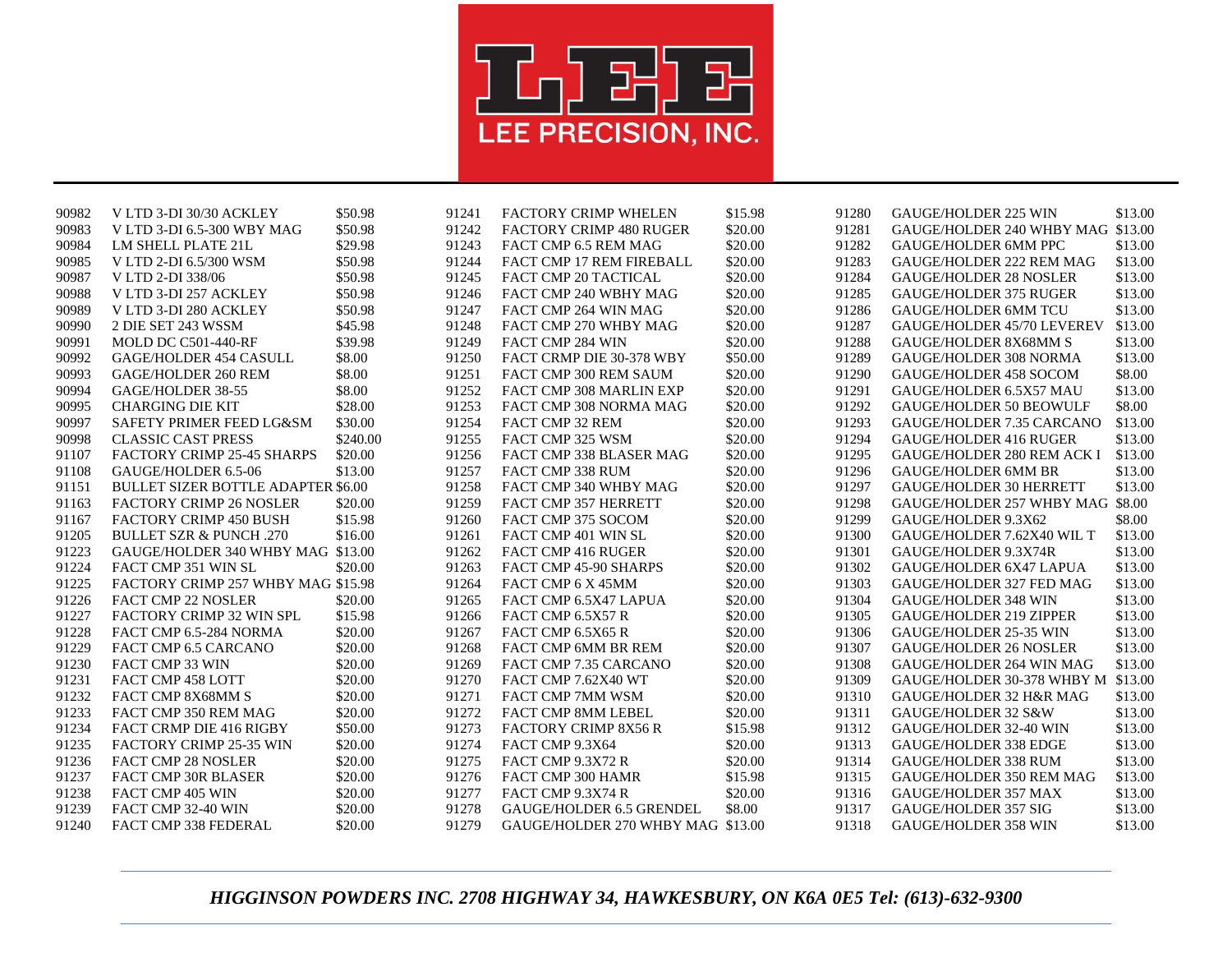

| 91319 | GAUGE/HOLDER 375 SOCOM             | \$13.00 | 91358 | QT DIE 223 WSSM              | \$20.00 | 91498 | <b>R18 SHELL HOLDER</b>            | \$5.98  |
|-------|------------------------------------|---------|-------|------------------------------|---------|-------|------------------------------------|---------|
| 91320 | GAUGE/HOLDER 375 SUPER MAG \$13.00 |         | 91359 | OT DIE 7.5X54 MAS            | \$20.00 | 91499 | <b>R20 SHELL HOLDER</b>            | \$5.98  |
| 91321 | GAUGE/HOLDER 38 SHORT COLT \$13.00 |         | 91360 | OT DIE 348 WIN               | \$20.00 | 91500 | <b>R22 SHELL HOLDER</b>            | \$5.98  |
| 91322 | <b>GAUGE/HOLDER 38-40 WIN</b>      | \$13.00 | 91361 | OT DIE 6.5X284               | \$20.00 | 91501 | R23 SHELL HOLDER                   | \$5.98  |
| 91323 | GAUGE/HOLDER 40-65                 | \$13.00 | 91362 | OT DIE 284 WIN               | \$20.00 | 91502 | <b>R24 SHELL HOLDER</b>            | \$5.98  |
| 91324 | <b>GAUGE/HOLDER 416 RIGBY</b>      | \$13.00 | 91363 | OT DIE 5.7X28 FN             | \$20.00 | 91503 | <b>R25 SHELL HOLDER</b>            | \$5.98  |
| 91325 | <b>GAUGE/HOLDER 450 BUSH</b>       | \$8.00  | 91364 | OT DIE 221 FIREBALL          | \$20.00 | 91505 | <b>BULLET SZR &amp; PUNCH .224</b> | \$12.00 |
| 91326 | <b>GAUGE/HOLDER 458 LOTT</b>       | \$13.00 | 91365 | OT DIE 32-20 WIN             | \$20.00 | 91506 | <b>BULLET SZR &amp; PUNCH .225</b> | \$12.00 |
| 91327 | <b>GAUGE/HOLDER 50 AE</b>          | \$13.00 | 91366 | OT DIE 300 RUM               | \$20.00 | 91507 | <b>BULLET SZR &amp; PUNCH .243</b> | \$12.00 |
| 91328 | GAUGE/HOLDER 6MM XC                | \$13.00 | 91367 | QT DIE 43 SPANISH            | \$20.00 | 91508 | <b>BULLET SZR &amp; PUNCH .278</b> | \$12.00 |
| 91329 | GAUGE/HOLDER 6X45MM                | \$13.00 | 91368 | OT DIE 7.7X58 JAP            | \$20.00 | 91509 | <b>BULLET SZR &amp; PUNCH .284</b> | \$12.00 |
| 91330 | GAUGE/HOLDER 6.5X47 LAPUA          | \$13.00 | 91369 | <b>OT DIE 44-40</b>          | \$20.00 | 91510 | <b>BULLET SZR &amp; PUNCH .285</b> | \$12.00 |
| 91331 | GAUGE/HOLDER 6.5X50 JAP            | \$13.00 | 91370 | QT DIE 220 SWIFT             | \$20.00 | 91511 | <b>BULLET SZR &amp; PUNCH .308</b> | \$12.00 |
| 91332 | <b>GAUGE/HOLDER 7MM STW</b>        | \$13.00 | 91371 | OT DIE 375 WIN               | \$20.00 | 91512 | <b>BULLET SZR &amp; PUNCH .309</b> | \$12.00 |
| 91333 | <b>GAUGE/HOLDER 7MM RUM</b>        | \$13.00 | 91372 | <b>QT DIE 444 MARLIN</b>     | \$20.00 | 91513 | <b>BULLET SZR &amp; PUNCH .311</b> | \$12.00 |
| 91334 | GAUGE/HOLDER 7MM WBY MAG \$13.00   |         | 91373 | OT DIE 22 TCM                | \$20.00 | 91514 | <b>BULLET SZR &amp; PUNCH .314</b> | \$12.00 |
| 91335 | <b>GAUGE/HOLDER 7-30 WATERS</b>    | \$13.00 | 91374 | QT DIE 250 SAVAGE            | \$20.00 | 91515 | <b>BULLET SZR &amp; PUNCH .323</b> | \$12.00 |
| 91336 | GAUGE/HOLDER 7.62X25 TOK           | \$8.00  | 91375 | QT DIE 280 ACK IMP           | \$20.00 | 91516 | <b>BULLET SZR &amp; PUNCH .329</b> | \$12.00 |
| 91337 | GAUGE/HOLDER 8MM REM MAG \$13.00   |         | 91376 | OT DIE 32-40 WCF             | \$20.00 | 91517 | <b>BULLET SZR &amp; PUNCH .339</b> | \$12.00 |
| 91338 | <b>GAUGE/HOLDER 32 ACP</b>         | \$13.00 | 91377 | OT DIE 350 REM               | \$20.00 | 91518 | <b>BULLET SZR &amp; PUNCH .356</b> | \$12.00 |
| 91339 | <b>GAUGE/HOLDER 224 VALKYRIE</b>   | \$8.00  | 91378 | OT DIE 358 WSSM              | \$20.00 | 91519 | <b>BULLET SZR &amp; PUNCH .357</b> | \$12.00 |
| 91340 | <b>GAUGE/HOLDER 6MM CREED</b>      | \$8.00  | 91379 | <b>OT DIE 38-55</b>          | \$20.00 | 91520 | <b>BULLET SZR &amp; PUNCH .358</b> | \$12.00 |
| 91341 | OT DIE 243 WSSM                    | \$20.00 | 91380 | OT DIE 6X47 LAPUA            | \$20.00 | 91521 | <b>BULLET SZR &amp; PUNCH .401</b> | \$12.00 |
| 91342 | OT DIE 257 WHBY MAG                | \$20.00 | 91381 | QT DIE 6.5X47 LAPUA          | \$20.00 | 91522 | <b>BULLET SZR &amp; PUNCH .410</b> | \$12.00 |
| 91343 | QT DIE 300 RSAUM                   | \$20.00 | 91382 | QT DIE 7.65X53 ARG MA        | \$20.00 | 91523 | <b>BULLET SZR &amp; PUNCH .427</b> | \$12.00 |
| 91344 | OT DIE 325 WSM                     | \$20.00 | 91383 | OT DIE 303 SAVAGE            | \$20.00 | 91524 | <b>BULLET SZR &amp; PUNCH .429</b> | \$12.00 |
| 91345 | QT DIE 458 WIN MAG                 | \$20.00 | 91384 | QT DIE 40-65 WIN             | \$20.00 | 91525 | <b>BULLET SZR &amp; PUNCH .430</b> | \$12.00 |
| 91346 | OT DIE 340 WHBY MAG                | \$20.00 | 91385 | OT DIE 25-20 WIN             | \$20.00 | 91526 | <b>BULLET SZR &amp; PUNCH .451</b> | \$12.00 |
| 91347 | OT DIE 17 FIREBALL                 | \$20.00 | 91386 | OT DIE 7X64 BRENNEKE         | \$20.00 | 91527 | <b>BULLET SZR &amp; PUNCH .452</b> | \$12.00 |
| 91348 | OT DIE 6.5 PRC                     | \$20.00 | 91473 | <b>GAUGE/HOLDER 45 GAP</b>   | \$13.00 | 91528 | <b>BULLET SZR &amp; PUNCH .454</b> | \$12.00 |
| 91349 | OT DIE 6MM PPC                     | \$20.00 | 91487 | FACTORY CRIMP 224 VALKYRIE   | \$15.98 | 91529 | <b>BULLET SZR &amp; PUNCH .457</b> | \$12.00 |
| 91350 | OT DIE 218 BEE                     | \$20.00 | 91488 | FACTORY CRIMP 6MM CREED      | \$15.98 | 91530 | <b>BULLET SZR &amp; PUNCH .501</b> | \$12.00 |
| 91351 | OT DIE 38-40 WIN                   | \$20.00 | 91491 | FACTORY CRIMP 25-303         | \$15.98 | 91531 | <b>BULLET SZR &amp; PUNCH .510</b> | \$12.00 |
| 91352 | OT DIE 308 MARLIN                  | \$20.00 | 91492 | <b>FACTORY CRIMP 6.5 PRC</b> | \$15.98 | 91532 | <b>BL BULLET SIZER KIT</b>         | \$15.00 |
| 91353 | OT DIE 6.5 CARCANO                 | \$20.00 | 91493 | FACTORY CRIMP 6.5-300 WBY    | \$15.98 | 91533 | GAUGE/HOLDER 6.5 PRC               | \$8.00  |
| 91354 | OT DIE 30-40 KRAG                  | \$20.00 | 91494 | FACTORY CRIMP 300 PRC        | \$15.98 | 91534 | X-PRESS SHELL HOLDER 1             | \$4.98  |
| 91355 | OT DIE 35 WHELEN                   | \$20.00 | 91495 | SHELL HOLDER #24 (AP)        | \$3.98  | 91535 | X-PRESS SHELL HOLDER 2             | \$4.98  |
| 91356 | QT DIE 300 SAVAGE                  | \$20.00 | 91496 | SHELL HOLDER #25 (AP)        | \$3.98  | 91536 | X-PRESS SHELL HOLDER 3             | \$4.98  |
| 91357 | QT DIE 257 ROBERTS                 | \$20.00 | 91497 | <b>R17 SHELL HOLDER</b>      | \$5.98  | 91537 | X-PRESS SHELL HOLDER 4             | \$4.98  |
|       |                                    |         |       |                              |         |       |                                    |         |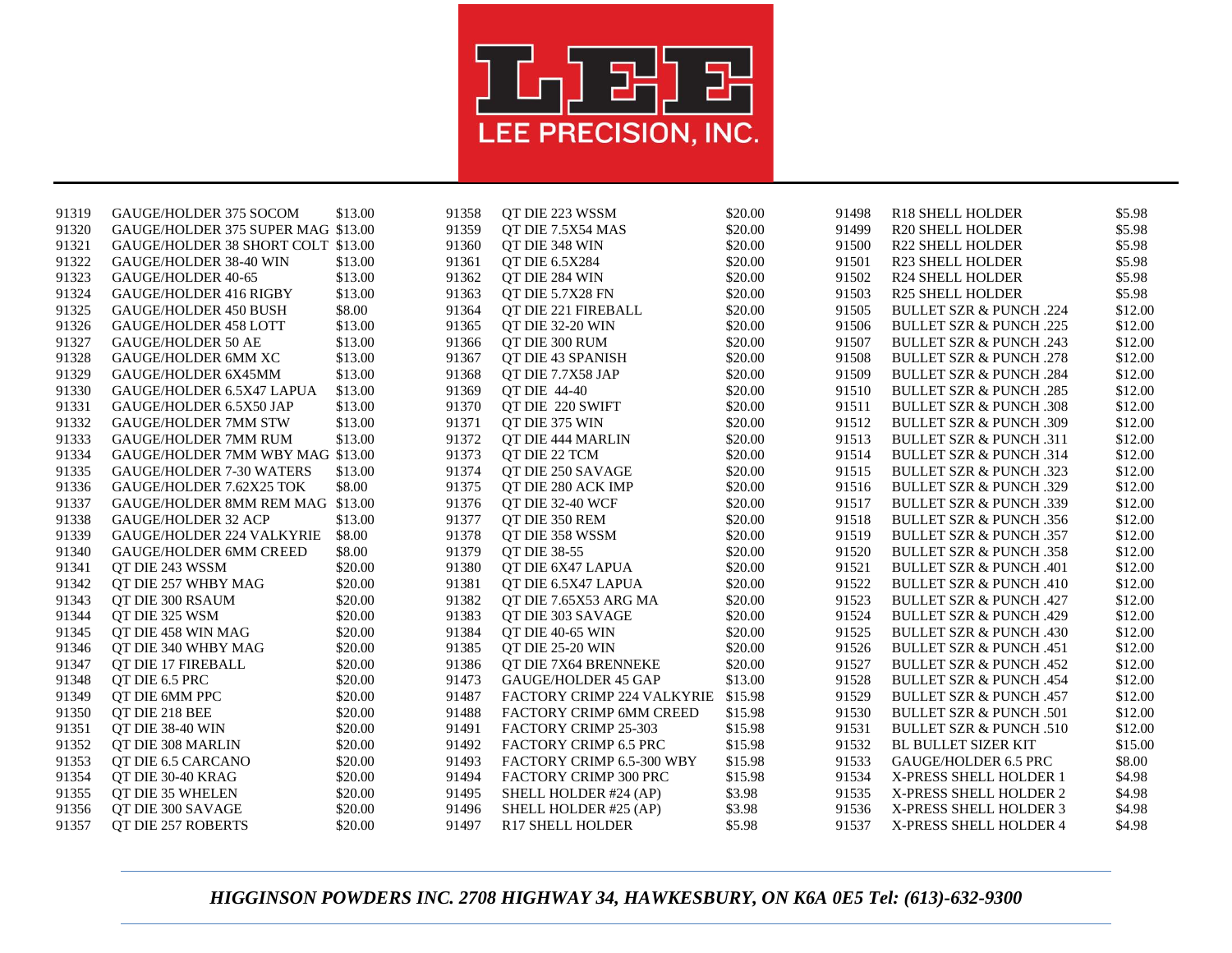

| 91538 | X-PRESS SHELL HOLDER 5             | \$4.98   | 91580 | <b>30 CAL GUIDED DECAPPER</b>       | \$4.00  | 91626 | <b>BULLET SZR &amp; PUNCH .500</b> | \$16.00  |
|-------|------------------------------------|----------|-------|-------------------------------------|---------|-------|------------------------------------|----------|
| 91539 | X-PRESS SHELL HOLDER 6             | \$4.98   | 91581 | 34 CAL TO 35 CAL GUIDE DECAP        | \$4.00  | 91627 | <b>BULLET SZR &amp; PUNCH .352</b> | \$16.00  |
| 91540 | X-PRESS SHELL HOLDER 7             | \$4.98   | 91583 | <b>40 CAL GUIDED DECAPPER</b>       | \$4.00  | 91628 | <b>BENCH PRIME PRESS KIT</b>       | \$268.00 |
| 91541 | X-PRESS SHELL HOLDER 8             | \$4.98   | 91584 | <b>45 CAL GUIDED DECAPPER</b>       | \$4.00  | 91629 | APP ROLLER HANDLE                  | \$30.00  |
| 91542 | X-PRESS SHELL HOLDER 9             | \$4.98   | 91586 | PWD MEASURE BOTTLE ADAPT.           | \$8.00  | 91630 | <b>BULLET SZR &amp; PUNCH .247</b> | \$16.00  |
| 91543 | X-PRESS SHELL HOLDER 10            | \$4.98   | 91587 | 22-30 CAL DECAP/FLARE               | \$4.00  | 91632 | <b>BULLET SZR &amp; PUNCH .300</b> | \$16.00  |
| 91544 | X-PRESS SHELL HOLDER 11            | \$4.98   | 91588 | <b>BULLET SZR &amp; PUNCH .310</b>  | \$16.00 | 91633 | <b>BULLET SZR &amp; PUNCH .399</b> | \$16.00  |
| 91545 | X-PRESS SHELL HOLDER 12            | \$4.98   | 91589 | <b>BULLET SZR &amp; PUNCH .255</b>  | \$16.00 | 91634 | 3/32 SHORT ARM HEX KEY             | \$5.00   |
| 91546 | X-PRESS SHELL HOLDER 13            | \$4.98   | 91590 | <b>BULLET SZR &amp; PUNCH .515</b>  | \$16.00 | 91635 | <b>BULLET SZR &amp; PUNCH.265</b>  | \$16.00  |
| 91547 | X-PRESS SHELL HOLDER 14            | \$4.98   | 91591 | <b>BULLET SZR &amp; PUNCH .458</b>  | \$16.00 | 91639 | FACT CMP 45/70 LVR                 | \$15.98  |
| 91548 | X-PRESS SHELL HOLDER 15            | \$4.98   | 91592 | <b>BULLET SZR &amp; PUNCH .460</b>  | \$16.00 | 91640 | ULT LOCK RINGS 4 PACK              | \$16.98  |
| 91549 | X-PRESS SHELL HOLDER 16            | \$4.98   | 91593 | <b>BULLET SZR &amp; PUNCH .478</b>  | \$16.00 | 91641 | <b>BULLET SZR &amp; PUNCH .444</b> | \$16.00  |
| 91550 | 45 ACP PRO 4000 PRESS KIT          | \$345.00 | 91594 | <b>BULLET SZR &amp; PUNCH .258</b>  | \$16.00 | 91642 | <b>BULLET SZR &amp; PUNCH .248</b> | \$16.00  |
| 91551 | 223 REM PRO 4000 PRESS KIT         | \$345.00 | 91595 | <b>BULLET SZR &amp; PUNCH .313</b>  | \$16.00 | 91643 | <b>BULLET SZR &amp; PUNCH .361</b> | \$16.00  |
| 91552 | X-PRESS SHELL HOLDER 19            | \$4.98   | 91596 | <b>BULLET SZR &amp; PUNCH .367</b>  | \$16.00 | 91644 | <b>BULLET SZR &amp; PUNCH .506</b> | \$16.00  |
| 91553 | X-PRESS SHELL HOLDER 20            | \$4.98   | 91597 | <b>BULLET SZR &amp; PUNCH .377</b>  | \$16.00 | 91645 | <b>BULLET SZR &amp; PUNCH .507</b> | \$16.00  |
| 91554 | X-PRESS SHELL HOLDER 21            | \$4.98   | 91598 | <b>BULLET SZR &amp; PUNCH .378</b>  | \$16.00 | 91646 | <b>BULLET SZR &amp; PUNCH .508</b> | \$16.00  |
| 91555 | 9MM LUGER PRO 4000 PRESS KIT       | \$345.00 | 91599 | <b>BULLET SZR &amp; PUNCH .379</b>  | \$16.00 | 91647 | <b>BULLET SZR &amp; PUNCH .403</b> | \$16.00  |
| 91556 | RGB DIE 6.5 CREEDMOOR              | \$29.98  | 91600 | <b>BULLET SZR &amp; PUNCH .411</b>  | \$16.00 | 91648 | <b>BULLET SZR &amp; PUNCH .264</b> | \$16.00  |
| 91557 | 38 SPECIAL PRO 4000 PRESS KIT      | \$345.00 | 91601 | <b>BULLET SZR &amp; PUNCH .432</b>  | \$16.00 | 91649 | <b>BULLET SZR &amp; PUNCH .360</b> | \$16.00  |
| 91558 | 44 SPL/44 MAG PRO 4000 KIT         | \$345.00 | 91602 | <b>BULLET SZR &amp; PUNCH.251</b>   | \$16.00 | 91650 | <b>BULLET SZR &amp; PUNCH .318</b> | \$16.00  |
| 91561 | OT DIE 350 LEGEND                  | \$20.00  | 91604 | <b>HEX BUSHING FOR CLASS CAST</b>   | \$20.00 | 91651 | <b>BULLET SZR &amp; PUNCH .319</b> | \$16.00  |
| 91562 | VRY LTD PACES 6MM ARC              | \$50.98  | 91605 | <b>BULLET SZR &amp; PUNCH .462</b>  | \$16.00 | 91652 | <b>BULLET SZR &amp; PUNCH .320</b> | \$16.00  |
| 91563 | <b>COLLET DIES 6MM ARC</b>         | \$48.98  | 91606 | <b>COLLET DIES 6.5 GRENDEL</b>      | \$48.98 | 91653 | <b>BULLET SZR &amp; PUNCH .259</b> | \$16.00  |
| 91564 | PACESETTER 300 HAM'R               | \$50.98  | 91607 | <b>COLLET DIES 7.62X54R</b>         | \$48.98 | 91654 | <b>BULLET SZR &amp; PUNCH .233</b> | \$16.00  |
| 91565 | <b>SM SWAGE PUNCH</b>              | \$7.00   | 91608 | <b>COLLET DIES 300 HAM'R</b>        | \$48.98 | 91655 | <b>BULLET SZR &amp; PUNCH .502</b> | \$16.00  |
| 91566 | LG SWAGE PUNCH                     | \$7.00   | 91609 | OT DIE 300 HAM'R                    | \$20.00 | 91656 | <b>BULLET SZR &amp; PUNCH .456</b> | \$16.00  |
| 91567 | <b>GAUGE/HOLDER 350 LEGEND</b>     | \$8.00   | 91610 | AUTOMATIC CASE PRIME PRESS \$140.00 |         | 91657 | <b>BULLET SZR &amp; PUNCH .476</b> | \$16.00  |
| 91568 | <b>BULLET SZR &amp; PUNCH .424</b> | \$16.00  | 91612 | <b>BREECH LOCK RAM PRIME</b>        | \$19.98 | 91658 | <b>BULLET SZR &amp; PUNCH .364</b> | \$16.00  |
| 91569 | <b>BULLET SZR &amp; PUNCH .268</b> | \$16.00  | 91613 | <b>BULLET SZR &amp; PUNCH .512</b>  | \$16.00 | 91659 | <b>BULLET SZR &amp; PUNCH .503</b> | \$16.00  |
| 91570 | <b>BULLET SZR &amp; PUNCH .359</b> | \$16.00  | 91614 | <b>BULLET SZR &amp; PUNCH.249</b>   | \$16.00 | 91660 | <b>BULLET SZR &amp; PUNCH .445</b> | \$16.00  |
| 91571 | FACT CMP 17 REM                    | \$20.00  | 91616 | <b>BULLET SZR &amp; PUNCH .459</b>  | \$16.00 | 91661 | <b>BULLET SZR &amp; PUNCH .443</b> | \$16.00  |
| 91572 | APP BULGE BUSTER KIT               | \$24.98  | 91617 | LEE RAM SWAGE                       | \$50.00 | 91662 | <b>BULLET SZR &amp; PUNCH .436</b> | \$16.00  |
| 91573 | <b>BULLET SZR &amp; PUNCH .380</b> | \$16.00  | 91618 | <b>BULLET SZR &amp; PUNCH .355</b>  | \$16.00 | 91663 | <b>BULLET SZR &amp; PUNCH .325</b> | \$16.00  |
| 91574 | 17CAL-204 RUG GUID DECAP           | \$4.00   | 91619 | <b>BULLET SZR &amp; PUNCH .354</b>  | \$16.00 | 91664 | FACT CRMP 6MM ARC                  | \$15.98  |
| 91575 | <b>BULLET SZR &amp; PUNCH .431</b> | \$16.00  | 91621 | GAUGE/HOLDER 300 PRC                | \$13.00 | 91665 | <b>6MM ARC OT DIE</b>              | \$16.00  |
| 91576 | <b>22 CAL GUIDED DECAPPER</b>      | \$4.00   | 91622 | X-PRESS SHELL HOLDER SET            | \$41.00 | 91666 | <b>BULLET SZR &amp; PUNCH .301</b> | \$16.00  |
| 91577 | 6MM TO 25 CAL GUIDE DECAP          | \$4.00   | 91623 | <b>BULLET SZR &amp; PUNCH.312</b>   | \$16.00 | 91667 | <b>BULLET SZR &amp; PUNCH .221</b> | \$16.00  |
| 91578 | 270 TO 7MM GUIDED DECAPPER         | \$4.00   | 91625 | <b>BULLET SZR &amp; PUNCH .324</b>  | \$16.00 | 91668 | <b>BULLET SZR &amp; PUNCH .351</b> | \$16.00  |
|       |                                    |          |       |                                     |         |       |                                    |          |